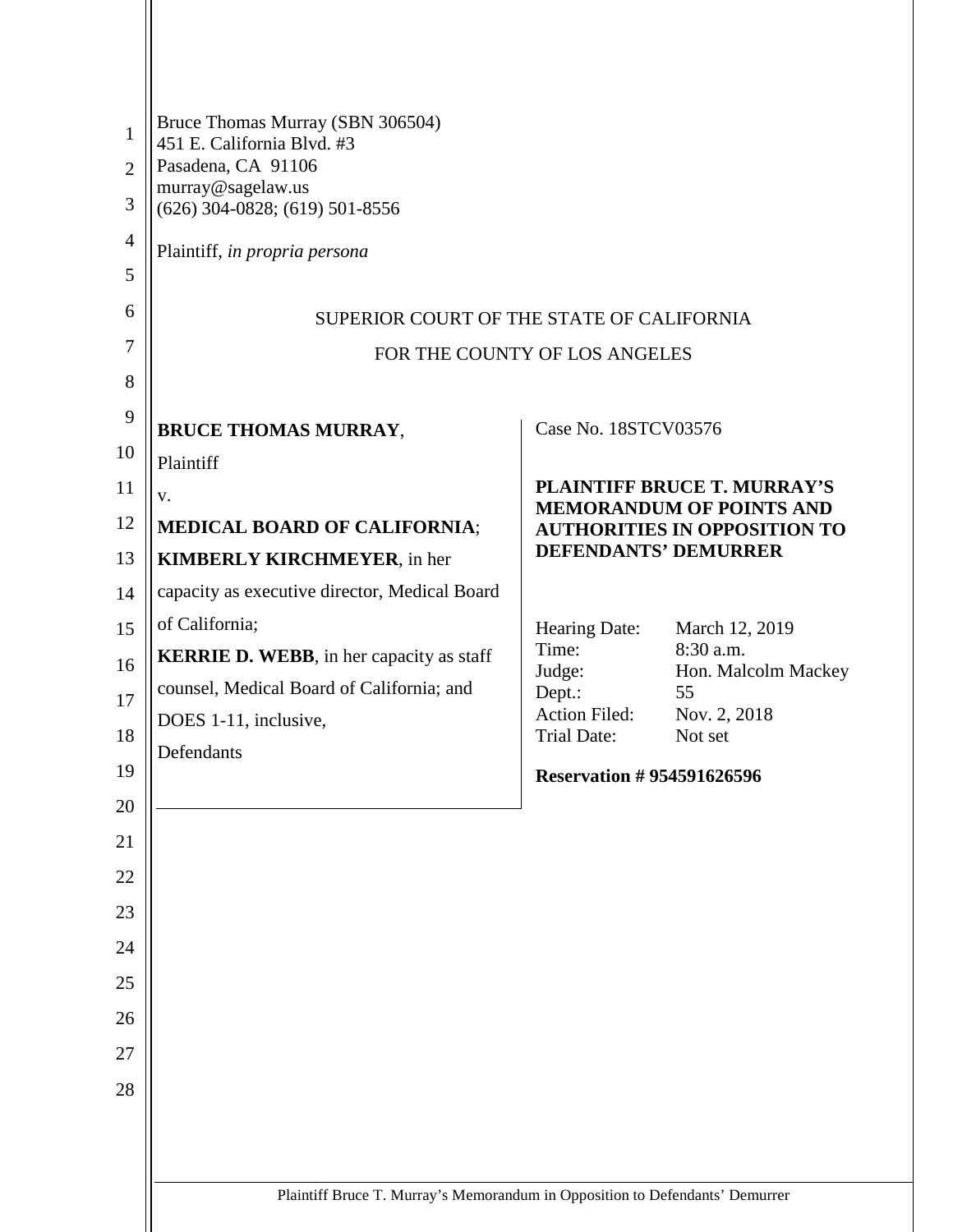| 1              |                                                                                                                                                                                                                                   |  |  |
|----------------|-----------------------------------------------------------------------------------------------------------------------------------------------------------------------------------------------------------------------------------|--|--|
| $\overline{2}$ | <b>Table of Contents</b>                                                                                                                                                                                                          |  |  |
| 3              |                                                                                                                                                                                                                                   |  |  |
| $\overline{4}$ |                                                                                                                                                                                                                                   |  |  |
| 5<br>6         |                                                                                                                                                                                                                                   |  |  |
| 7<br>8         | II. DEFENDANTS' AFFIRMATIVE DEFENSE BASED ON TIMELINESS SHOULD BE<br>OVERRULED, BECAUSE DEFENDANTS ASSIGN AN ERRONEOUS                                                                                                            |  |  |
| 9<br>10        | Plaintiff made a timely presentation of claims after he exhausted all<br>A.                                                                                                                                                       |  |  |
| 11<br>12<br>13 | <b>B.</b><br>Defendants should be estopped from asserting an accrual date as of<br>Webb's first letter to Plaintiff, because Defendants had previously<br>insisted that Plaintiff was required to continue meeting and conferring |  |  |
| 14<br>15       | C.<br>Plaintiff's pleaded accrual date is also proper based on the doctrine of                                                                                                                                                    |  |  |
| 16<br>17<br>18 | III. PLAINTIFF'S CLAIMS ARE NOT BARRED BY EITHER CLAIM OR ISSUE<br>PRECLUSION, BECAUSE HIS PRIOR WRIT ACTION AGAINST THE                                                                                                          |  |  |
| 19<br>20<br>21 | Plaintiff's petition for writ of mandate was denied on procedural<br>A.<br>grounds - mootness and failure to exhaust administrative remedies                                                                                      |  |  |
| 22<br>23       | IV. DEFENDANTS HAVE A PRESENT DUTY TO PROVIDE PLAINTIFF WITH ANY<br>PERSONAL AND MEDICAL INFORMATION IN THEIR POSSESSION                                                                                                          |  |  |
| 24             | 1. As an heir of his deceased mother, Plaintiff entitled to receive her personal                                                                                                                                                  |  |  |
| 25             |                                                                                                                                                                                                                                   |  |  |
| 26             | 2. Plaintiff is entitled to receive his mother's personal and medical                                                                                                                                                             |  |  |
| 27             | information under the California Information Practices Act, but                                                                                                                                                                   |  |  |
| 28             |                                                                                                                                                                                                                                   |  |  |
|                | Plaintiff Bruce T. Murray's Memorandum in Opposition to Defendants' Demurrer                                                                                                                                                      |  |  |
|                |                                                                                                                                                                                                                                   |  |  |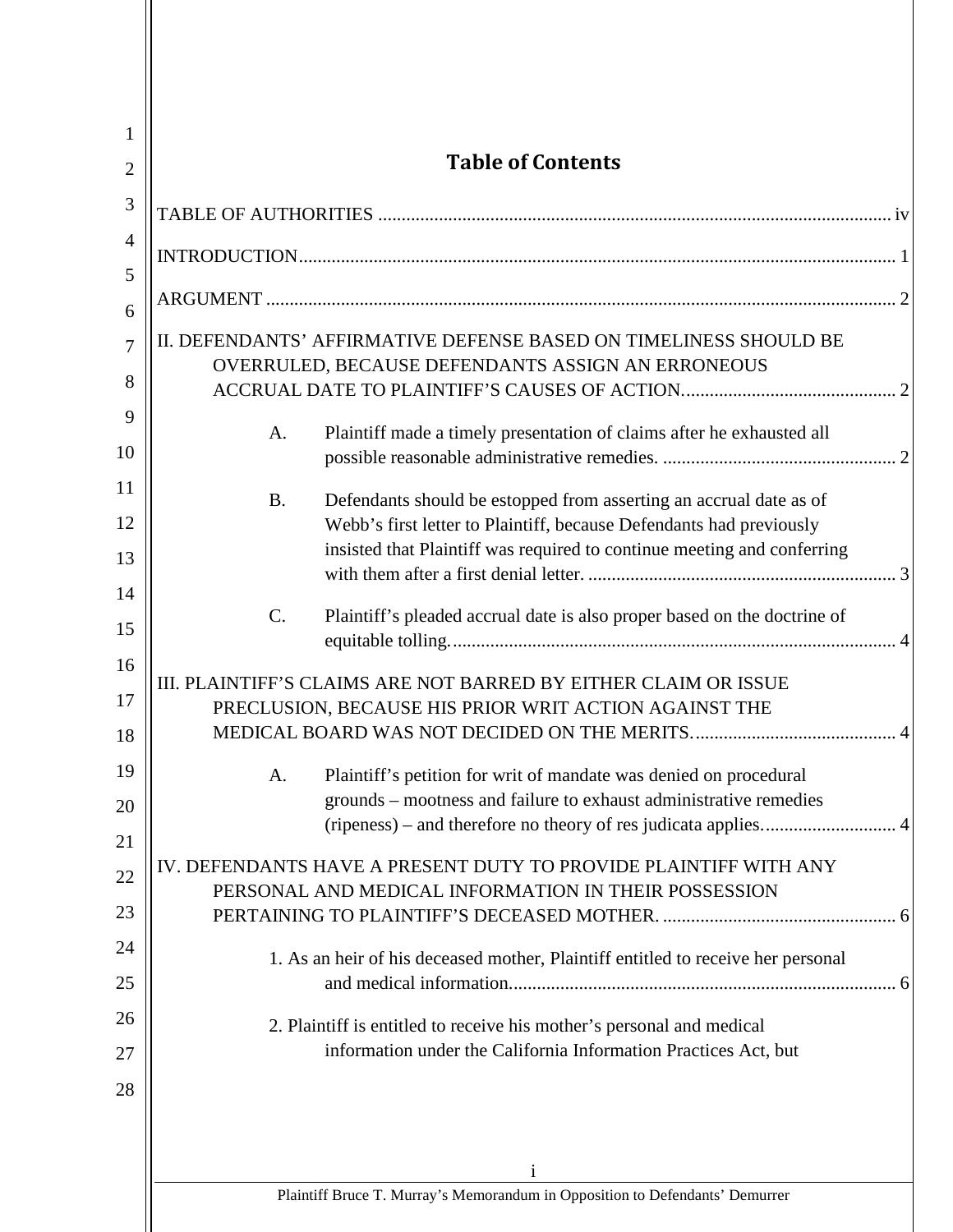| 1                   | Defendants erroneously deny him this information under the Public                                                                               |  |  |  |  |
|---------------------|-------------------------------------------------------------------------------------------------------------------------------------------------|--|--|--|--|
| $\overline{2}$<br>3 |                                                                                                                                                 |  |  |  |  |
| 4                   |                                                                                                                                                 |  |  |  |  |
| 5                   | 5. CIPA supersedes the applicable provisions of CPRA, not the other way                                                                         |  |  |  |  |
| 6                   |                                                                                                                                                 |  |  |  |  |
| $\overline{7}$      | V. DEFENDANTS HAD A DUTY TO ASSIST PLAINTIFF IN THE IDENTIFICATION<br>OF RECORDS; INSTEAD, THEY CARELESSLY DISREGARDED HIS                      |  |  |  |  |
| 8                   |                                                                                                                                                 |  |  |  |  |
| 9<br>10             | Defendants didn't even bother confirming the existence of the<br>A.                                                                             |  |  |  |  |
|                     | documents that Plaintiff initially requested before they denied his<br>request for these documents; and Defendants continue this pattern of     |  |  |  |  |
| 11                  |                                                                                                                                                 |  |  |  |  |
| 12                  |                                                                                                                                                 |  |  |  |  |
| 13                  | Neither the CIPA nor the CPRA provide absolute exemptions – all<br><b>B.</b><br>documents are redactable and subject to in camera inspection 11 |  |  |  |  |
| 14                  | VII. PLAINTIFF'S FOURTH CAUSE OF ACTION STATES A VALID, ALTERNATE                                                                               |  |  |  |  |
| 15                  | CAUSE OF ACTION UNDER THE CPRA, ALLEGING THAT DEFENDANTS                                                                                        |  |  |  |  |
| 16                  |                                                                                                                                                 |  |  |  |  |
| 17                  | VIII. DEFENDANTS WRONGFULLY ASSERT AN ABSOLUTE PRIVILEGE FOR                                                                                    |  |  |  |  |
| 18                  | THEMSELVES AS A BASIS FOR DENYING PLAINTIFF'S REQUESTS FOR                                                                                      |  |  |  |  |
| 19                  | PERSONAL AND MEDICAL INFORMATION (FIFTH CAUSE OF ACTION).  12                                                                                   |  |  |  |  |
| 20                  | A. Plaintiff seeks information that is privileged to him, not the Medical                                                                       |  |  |  |  |
| 21                  |                                                                                                                                                 |  |  |  |  |
| 22                  | B. Plaintiff properly requests injunctive relief against the Medical Board's                                                                    |  |  |  |  |
| 23                  | managing agents, and he properly requests damages against the<br>Medical Board as a state agency, pursuant to Cal. Civ. Code §§                 |  |  |  |  |
| 24                  |                                                                                                                                                 |  |  |  |  |
| 25                  | IX. PLAINTIFF'S CLAIM UNDER THE CALIFORNIA CONSTITUTION IS                                                                                      |  |  |  |  |
|                     | APPROPRIATE IN THE CONTEXT OF DETERMINING THE PUBLIC (OR                                                                                        |  |  |  |  |
| 26                  | PRIVATE) INTEREST IN RELEASING THE INFORMATION PLAINTIFF                                                                                        |  |  |  |  |
| 27                  |                                                                                                                                                 |  |  |  |  |
| 28                  |                                                                                                                                                 |  |  |  |  |
|                     |                                                                                                                                                 |  |  |  |  |
|                     | $\mathbf{ii}$                                                                                                                                   |  |  |  |  |
|                     | Plaintiff Bruce T. Murray's Memorandum in Opposition to Defendants' Demurrer                                                                    |  |  |  |  |
|                     |                                                                                                                                                 |  |  |  |  |

Ш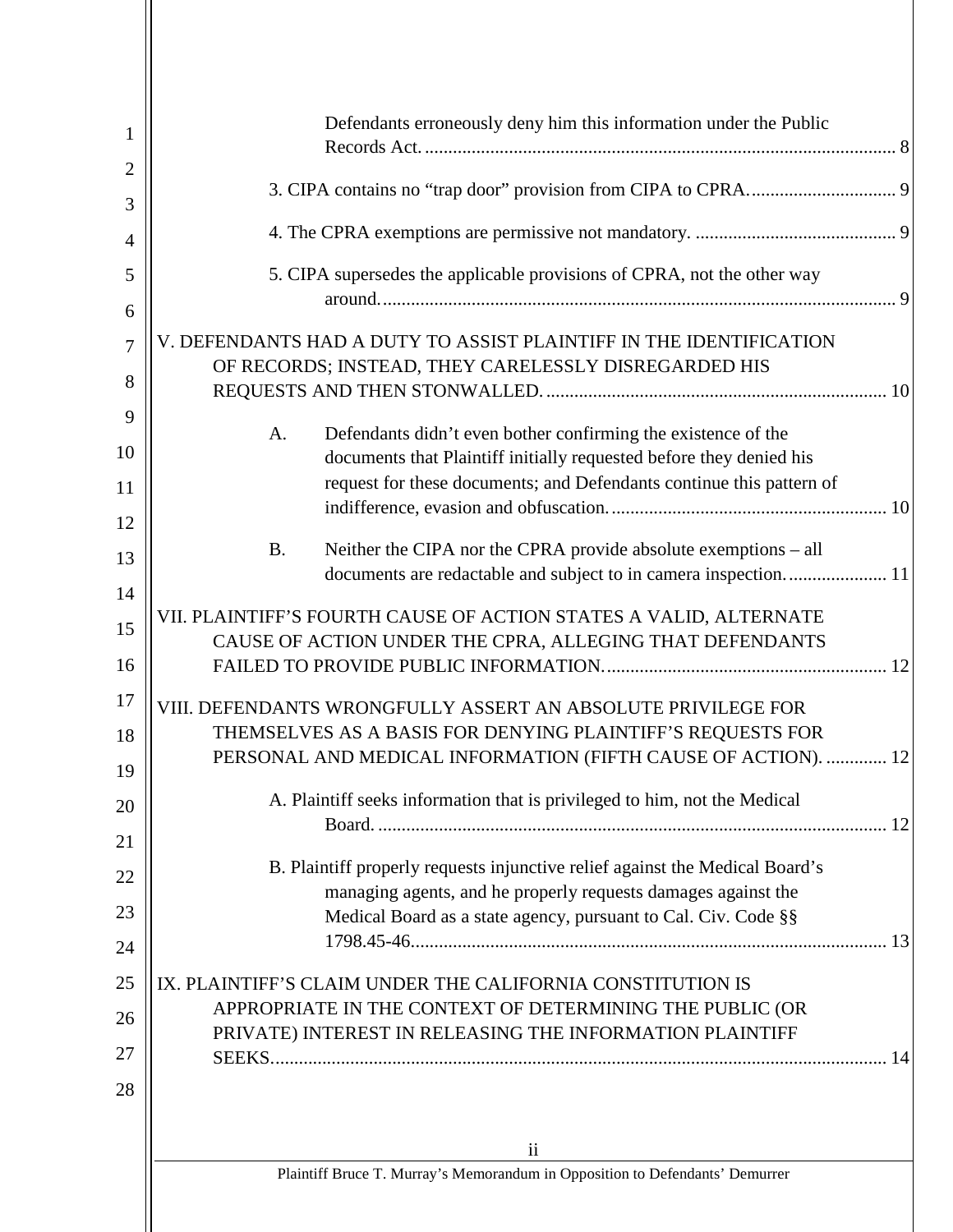| $\mathbf{1}$   | X. PUBLIC POLICY IS DIRECTLY AT ISSUE IN THIS CASE, AND PUBLIC POLICY        |
|----------------|------------------------------------------------------------------------------|
| $\sqrt{2}$     |                                                                              |
| 3              |                                                                              |
| $\overline{4}$ |                                                                              |
| 5              |                                                                              |
| 6              |                                                                              |
| 7              |                                                                              |
| 8              |                                                                              |
| 9              |                                                                              |
| 10             |                                                                              |
| 11             |                                                                              |
| 12             |                                                                              |
| 13             |                                                                              |
| 14             |                                                                              |
| 15             |                                                                              |
| 16             |                                                                              |
| 17             |                                                                              |
| 18             |                                                                              |
| 19             |                                                                              |
| 20             |                                                                              |
| 21             |                                                                              |
| $22\,$         |                                                                              |
| $23\,$         |                                                                              |
| $24\,$         |                                                                              |
| $25\,$         |                                                                              |
| $26\,$         |                                                                              |
| $27\,$         |                                                                              |
| $28\,$         |                                                                              |
|                | $\,$ iii                                                                     |
|                | Plaintiff Bruce T. Murray's Memorandum in Opposition to Defendants' Demurrer |
|                |                                                                              |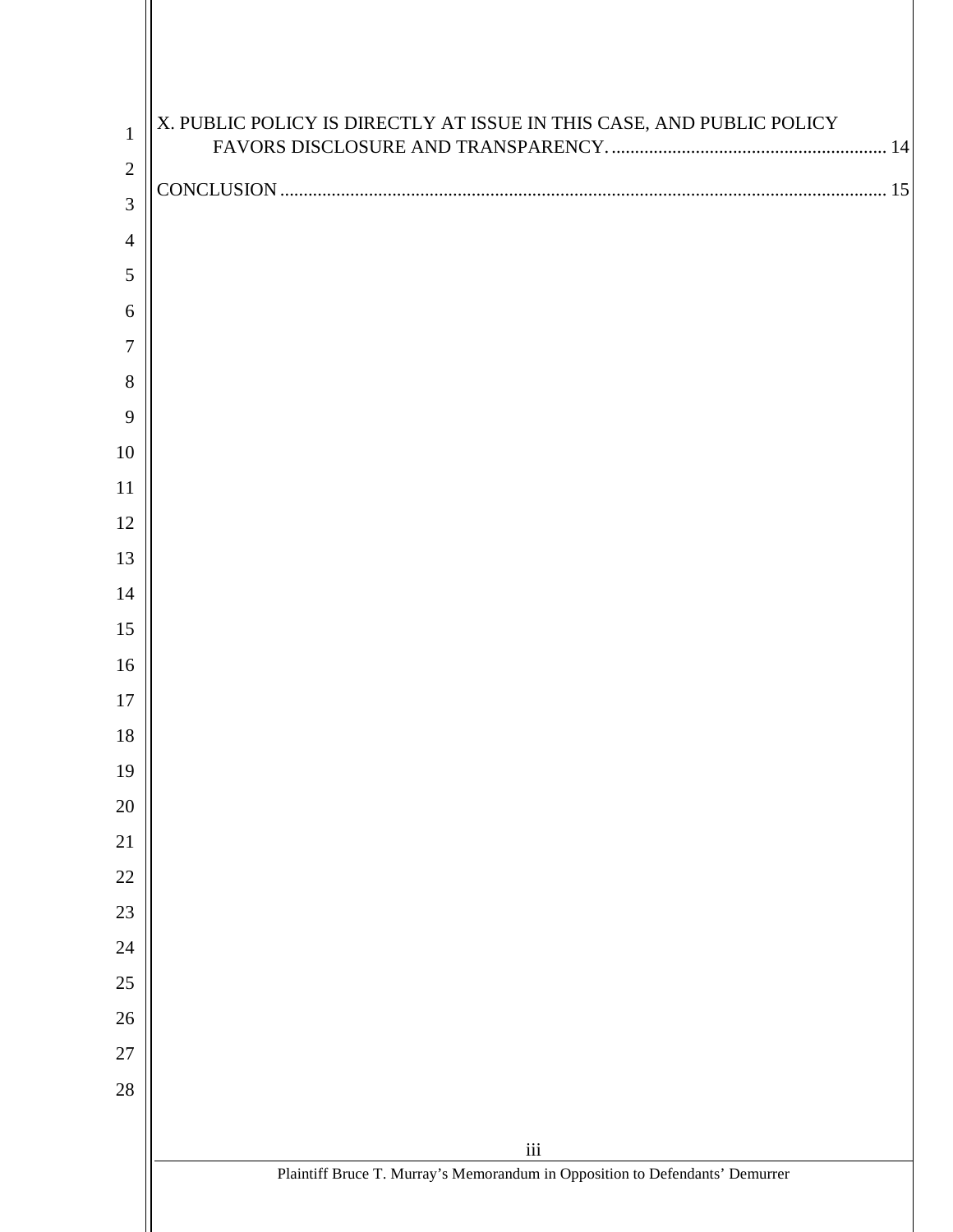#### <span id="page-4-0"></span>iv Plaintiff Bruce T. Murray's Memorandum in Opposition to Defendants' Demurrer 1 2 3 4 5 6 7 8 9 10 11 12 13 14 15 16 17 18 19 20 21 22 23 24 25 26 27 28 **TABLE OF AUTHORITIES** Cases *Bates v. Franchise Tax Bd.,* 124 Cal. App. 4th 367, 376 (2004) .................................................... 10 *Byrd v. Masonite Corp.,* 215 F. Supp. 3d 859, 866 (C.D. Cal. 2016)............................................... 4 *Cal. Water Impact Network v. Newhall County Water Dist.* 161 Cal. App. 4th 1464 (2008) .......... 2 *City of San Jose v. Superior Court,* 2 Cal. 5th 608, 617 (2017)...................................................... 14 *Katzberg v. Regents of Univ. of California,* 29 Cal. 4th 300, 307 (2002)....................................... 14 *McDonald v. Antelope Valley Community College Dist.,* 45 Cal.4th 88, 100 (2008)....................... 4 *Oakland Paving Co. v. Hilton* 69 Cal. 479, 484 (1886).................................................................. 14 *Register Div. of Freedom Newspapers v. County of Orange* 158 Cal. App. 3d 893 (1984)............. 9 *Samara v. Matar,* 5 Cal. 5th 322, 326–27 (2018) ............................................................................. 5 *State Dep't of Pub. Health v. Superior Court,* 60 Cal. 4th 940 (2015)............................................. 9 *Williams v. Superior Court,* 5 Cal. 4th 337 (1993) ......................................................................... 11 **Statutes** 16 C.C.R. § 1356.4.......................................................................................................................... 10 Cal. Bus. & Prof Code § 2225........................................................................................................... 7 Cal. Bus. & Prof. Code § 2001.1..................................................................................................... 15 Cal. Bus. & Prof. Code § 2240........................................................................................................ 10 Cal. Civ. Code § 1798 ............................................................................................................. 1, 8, 13 Cal. Civ. Code § 1798.1 .................................................................................................................. 15 Cal. Civ. Code § 1798.24 ........................................................................................................ 6, 9, 13 Cal. Civ. Code § 1798.3 .................................................................................................................... 6 Cal. Civ. Code § 1798.45 ................................................................................................................ 11 Cal. Civ. Code § 1798.46 .......................................................................................................... 11, 13 Cal. Civ. Code § 1798.49 .................................................................................................................. 3 Cal. Civ. Code § 1798.70 ............................................................................................................ 6, 10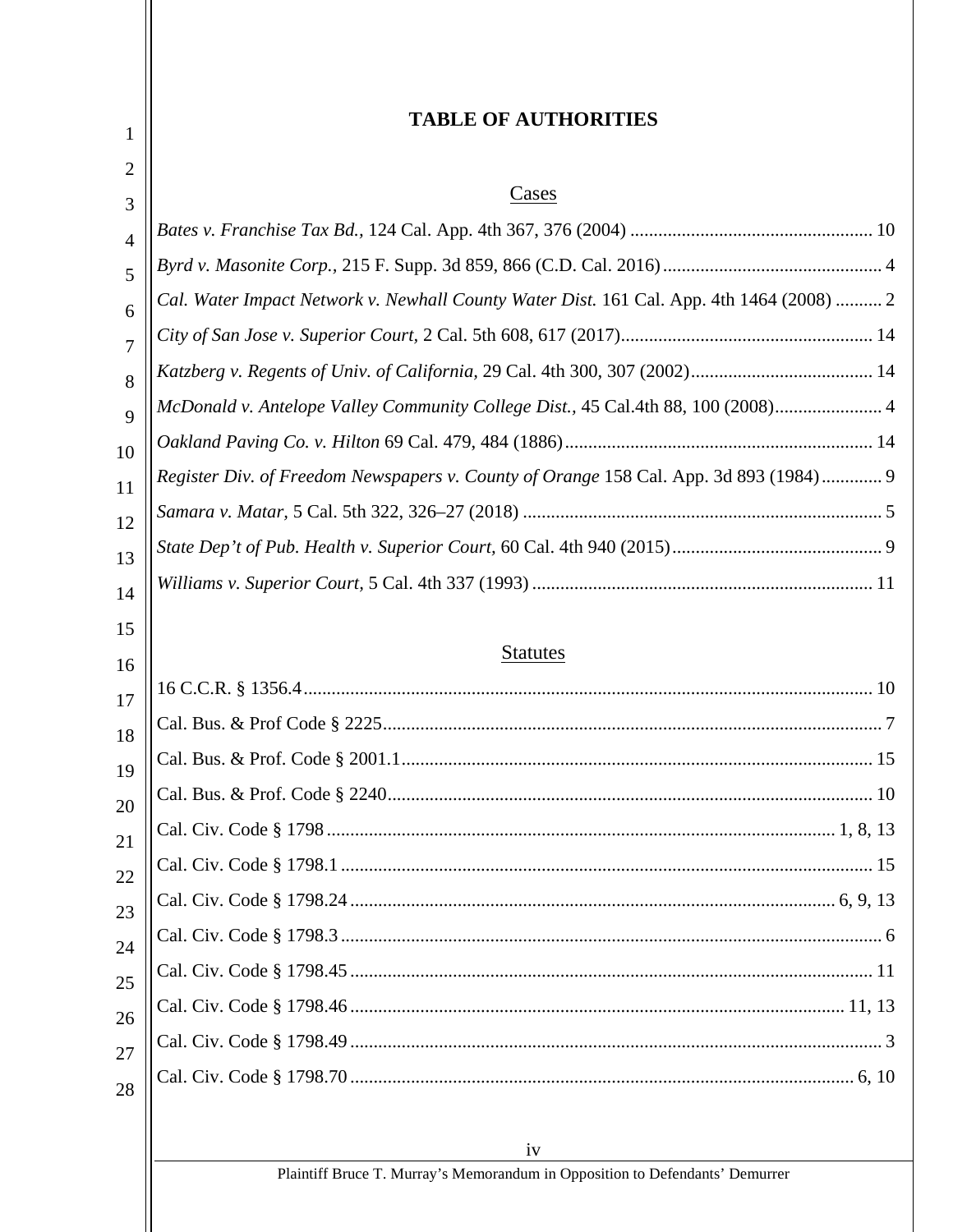| 1                   |                                                                                   |  |  |
|---------------------|-----------------------------------------------------------------------------------|--|--|
| $\overline{2}$<br>3 |                                                                                   |  |  |
|                     |                                                                                   |  |  |
| $\overline{4}$      |                                                                                   |  |  |
| 5                   |                                                                                   |  |  |
|                     |                                                                                   |  |  |
| 6                   |                                                                                   |  |  |
| 7                   |                                                                                   |  |  |
| 8                   |                                                                                   |  |  |
| 9                   |                                                                                   |  |  |
| 10                  |                                                                                   |  |  |
| 11                  |                                                                                   |  |  |
| 12                  |                                                                                   |  |  |
| 13                  |                                                                                   |  |  |
| 14                  |                                                                                   |  |  |
| 15                  |                                                                                   |  |  |
| 16                  | <b>Constitutional Provisions</b>                                                  |  |  |
| 17                  |                                                                                   |  |  |
| 18                  |                                                                                   |  |  |
| 19                  |                                                                                   |  |  |
| 20                  | Treatises                                                                         |  |  |
| 21                  |                                                                                   |  |  |
| 22                  |                                                                                   |  |  |
| 23                  |                                                                                   |  |  |
| 24                  |                                                                                   |  |  |
| 25                  |                                                                                   |  |  |
| 26                  |                                                                                   |  |  |
| 27                  |                                                                                   |  |  |
| 28                  |                                                                                   |  |  |
|                     |                                                                                   |  |  |
|                     | V<br>Plaintiff Bruce T. Murray's Memorandum in Opposition to Defendants' Demurrer |  |  |
|                     |                                                                                   |  |  |
|                     |                                                                                   |  |  |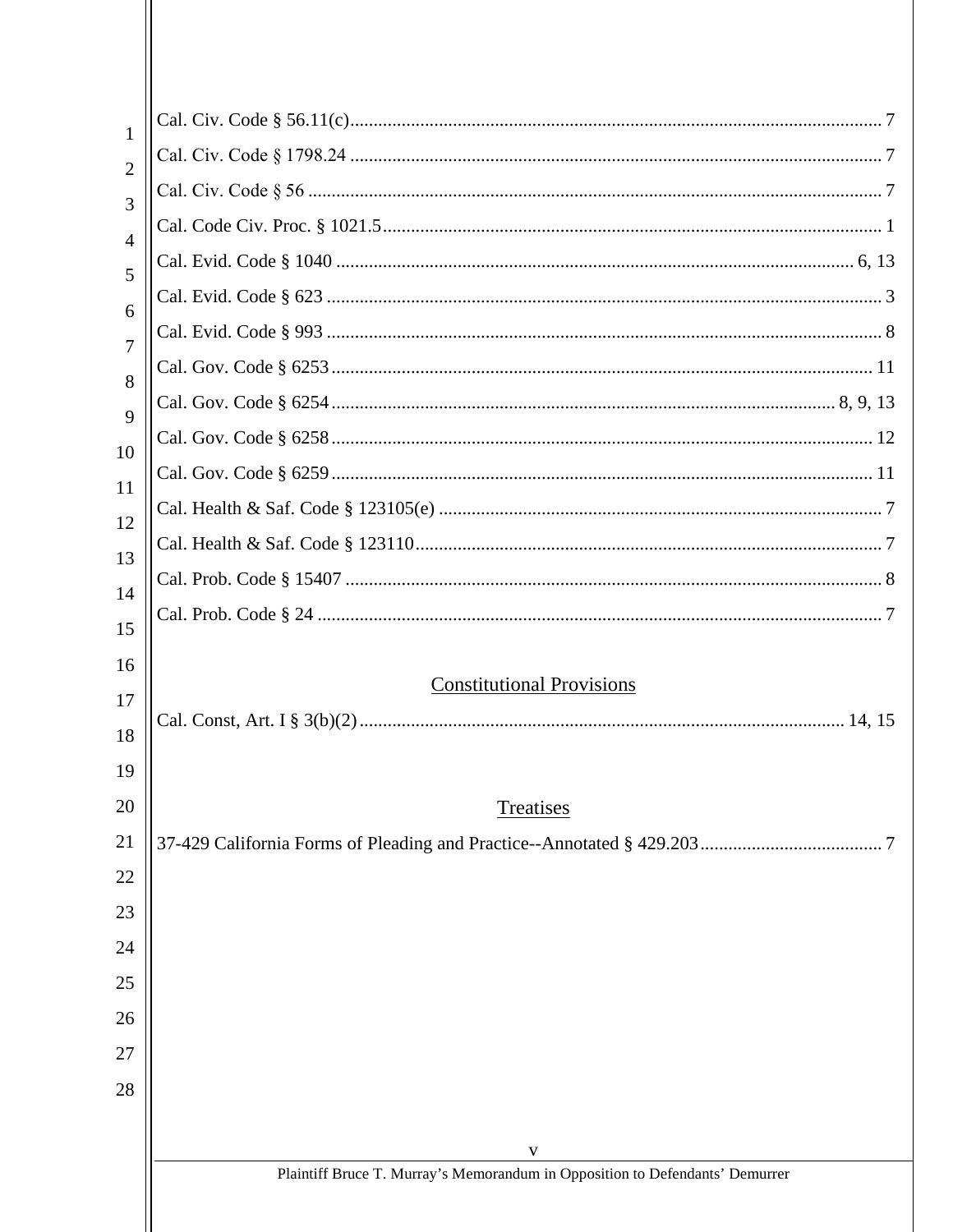#### **INTRODUCTION**

Plaintiff Bruce Thomas Murray brought his action against the Medical Board of California and its agents because they wrongfully refused his requests to provide him with personal and medical information relating to his deceased mother, Audrey Bevan Murray.

Plaintiff's case is based primarily on the California Information Practices Act (CIPA), which mandates that public agencies release the personal information that they collect, upon request, to the individual to whom the information pertains, or his or her representative. Cal. Civ. Code §§ 1798.24-34.

9 10 11 12 In addition to wrongfully refusing to provide his mother's personal information, Defendants also failed to assist Plaintiff in the identification of records, in violation of Cal. Gov. Code § 6253.1, as stated in Plaintiff's third cause of action. Furthermore, Plaintiff alleges violation of the California Constitution and public policy.

Plaintiff requests that the court enjoin the named agents of the Medical Board to release the information he seeks, and he requests damages against the Medical Board, as allowed by Cal. Civ. Code § 1798.48. Plaintiff further requests attorney's fees pursuant to Cal. Civ. Code § 1798.48(b), Cal. Code Civ. Proc. § 1021.5, and/or equitable principles.

16 17 18 19 20 21 22 23 In their demurrer, Defendants present two affirmative defenses (timeliness and res judicata); they assert a general demurrer to six of Plaintiff's seven causes of action (CCP  $\S$  430.10(e)); and they assert governmental immunity as to Plaintiff's fifth cause of action. As applied to the facts of this case, none of Defendants' grounds for demurrer are meritorious. Indeed, some of the points raised by the Defendants are beyond meritless – in particular, their defense based on res judicata – because Plaintiff's prior writ action against the Medical Board was not decided on the merits. Additionally, Plaintiff never alleged personal liability for damages against the two named agents of the Medical Board. Rather, he seeks to enjoin them. Defendants demur to a fictional complaint of their own creation.

This memorandum will demonstrate that Plaintiff has pleaded more than sufficient facts to support his prima facie case. Accordingly, he requests that the court overrule Defendants' demurrer in its entirety.

27

24

25

26

<span id="page-6-0"></span>1

2

3

4

5

6

7

8

13

14

15

28

1 Murray v. Medical Board of California: Plaintiff's Memorandum in Opposition to Defendants' Demurrer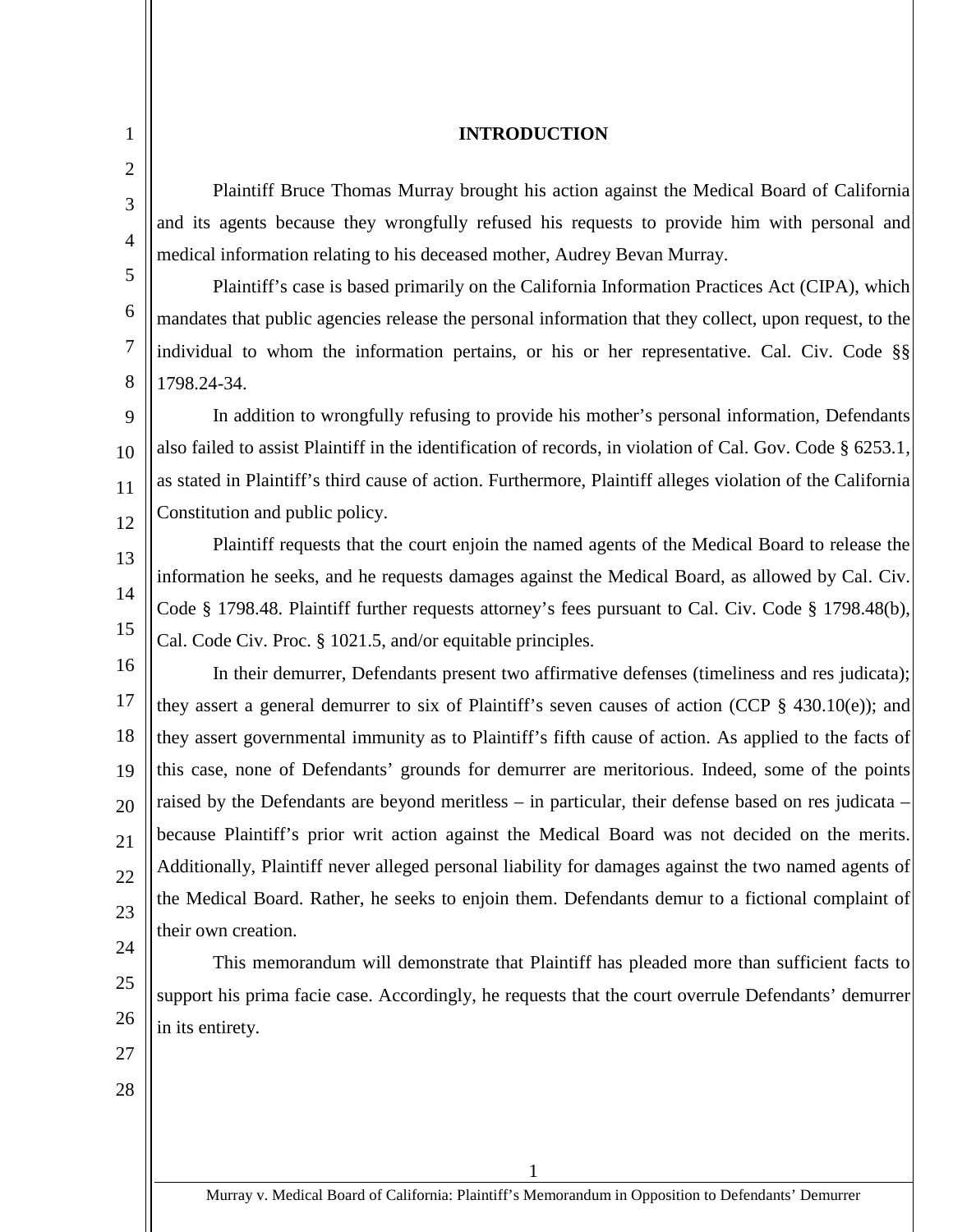### **ARGUMENT**

## **II. DEFENDANTS' AFFIRMATIVE DEFENSE BASED ON TIMELINESS SHOULD BE OVERRULED, BECAUSE DEFENDANTS ASSIGN AN ERRONEOUS ACCRUAL DATE TO PLAINTIFF'S CAUSES OF ACTION**.

## **A. Plaintiff made a timely presentation of claims after he exhausted all possible reasonable administrative remedies**.

In terms of justiciability, a party may pursue an action when it is ripe for review; and, if necessary, the party has exhausted administrative remedies. "A decision attains the requisite administrative finality when the agency has exhausted its jurisdiction and possesses no further power to reconsider or rehear the claim … Until a public agency makes a 'final' decision, the matter is not ripe for judicial review." *Cal. Water Impact Network v. Newhall County Water Dist.* 161 Cal. App. 4th 1464, 1485 (2008). [Citations omitted.]

13 14 15 16 17 18 19 20 Here, Defendants base their preferred accrual date on Defendant Kerrie Webb's first letter to Plaintiff (May 26, 2017), in which she denied Plaintiff's request for his mother's personal information under CIPA. (Verif. Compl. at 8, ¶¶ 55-56; RFJN, Exh. 19.) However, nothing in Webb's letter indicates that her denial was final, in any sense. All of Webb's rejections are qualified – with conditions to potentially overcome the rejections. *Id.* For example, in her May 26 letter, Webb states, "At this time, the Board lacks sufficient documentation that the Board is authorized to release personal information to you, as opposed to Ms. Murray's trustee. Should such documentation be produced, the Board will evaluate the documentation to determine whether release of this personal information is permitted." *Id.*

22 23 24 Again, in her Aug. 4, 2017 letter to Plaintiff, Webb raises the possibility of "authorization" as a condition for the release of the information Plaintiff is seeking.<sup>[1](#page-7-3)</sup> (Verif. Compl. at 9,  $\P$  59; RFJN, Exh. 21.) And yet again, in her Jan. 29, 2018 letter to Plaintiff, Webb stated, "If you provide a proper written authorization from Peter Murray, the Board will consider releasing Ms. Murray's

<span id="page-7-3"></span>25 26 27 <sup>1</sup> Plaintiff attempted to satisfy these conditions by (1) citing Peter B. Murray's Sept. 9, 2014 letter to the Medical Board, authorizing it to communicate directly with Plaintiff (RFJN, Exh. 5); (2) providing evidence of the termination of the Audrey B. Murray Trust, thus mooting any "authorization" issue (RFJN, Exh. 23); and (3) citing various provisions of the Information Practices Act, the Probate Code, the Confidentiality of Medical Information Act, the Public Health & Safety Code, and the Business & Professions Code. (V.C. at 10, ¶ 62; RFJN, Exh. 22.) As the record shows, Webb rejected all of these reasons. (RFJN, Exhs. 21, 24.)

28

21

<span id="page-7-0"></span>1

2

<span id="page-7-1"></span>3

4

<span id="page-7-2"></span>5

6

7

8

9

10

11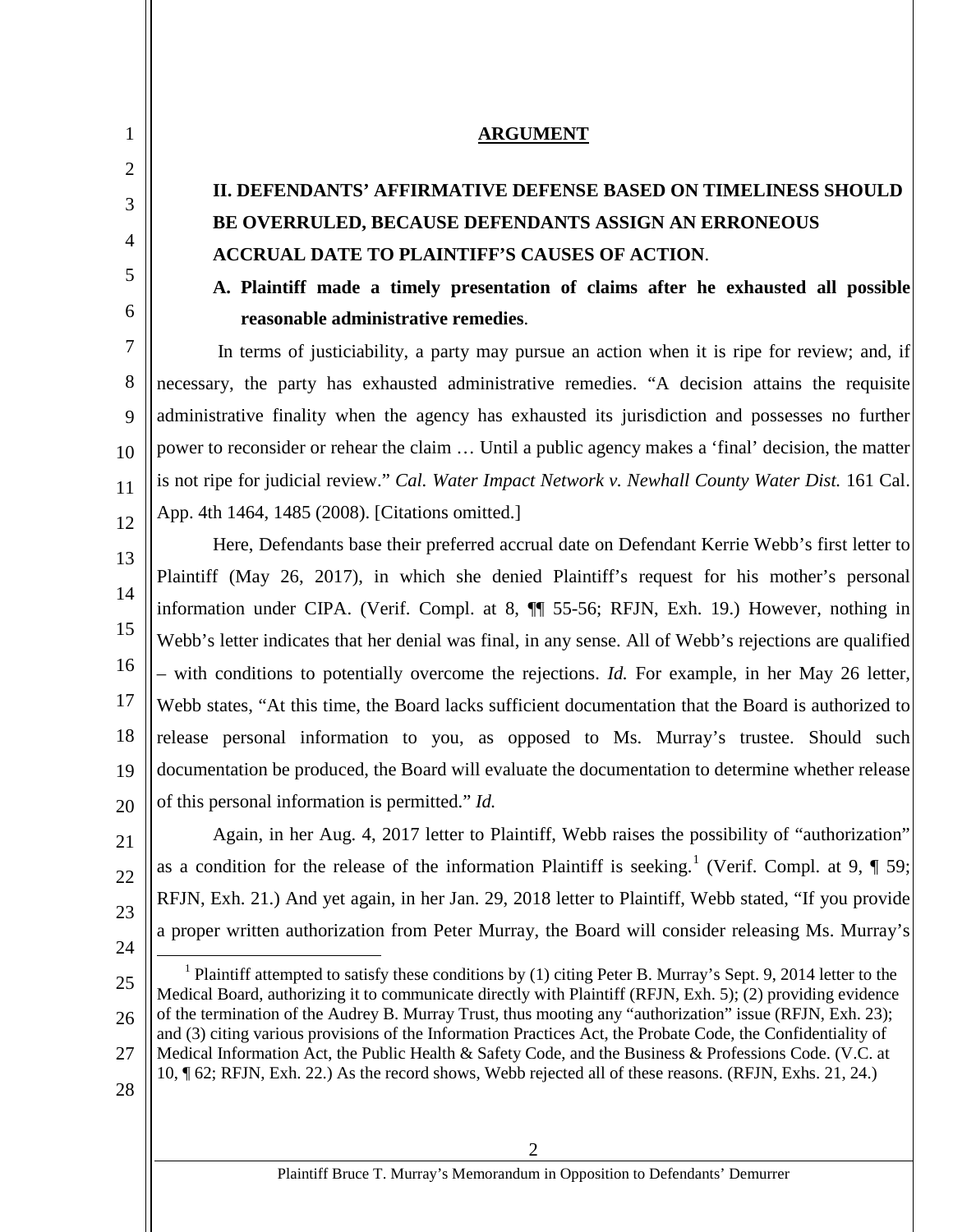medical records to you." (V.C. at 10, ¶ 63; RFJN, Exh. 24.) As with all of her letters to Plaintiff, Webb leaves open the possibility of some kind of release of information (although Webb suggested) that she would only release medical documents that already happen to be in Plaintiff's possession, thus making the entire exercise somewhat futile and illusory). *Id.*

4 6 7 8 9 Theoretically, Plaintiff could have continued meeting and conferring with Webb, but he decided to call an end to it after her third letter. As Plaintiff concluded, "I think it is fair to say that at this point, administrative remedies have been exhausted; and this matter is ripe for judicial review." (V.C. at 11, ¶ 64; RFJN, Exh. 25.) Based on this set of facts and circumstances, assigning the accrual date as of Webb's third letter – Jan.  $29$ ,  $2018$  – is reasonable and appropriate. Thus, Plaintiff's Presentation of Claims four months later was timely.<sup>[2](#page-8-1)</sup>

<span id="page-8-0"></span>10

1

2

3

5

- 11
- 12
- 13

14

15

**B. Defendants should be estopped from asserting an accrual date as of Webb's first letter to Plaintiff, because Defendants had previously insisted that Plaintiff was required to continue meeting and conferring with them after a first denial letter.**

"Whenever a party has, by his own statement or conduct, intentionally and deliberately led another to believe a particular thing true and to act upon such belief, he is not, in any litigation arising out of such statement or conduct, permitted to contradict it." Cal. Evid. Code § 623 (Estoppel by own statement or conduct).

16 17 18 19 20 21 22 23 24 In Plaintiff's prior writ action against the Medical Board, Defendants strenuously argued that Petitioner had failed to meet and confer with them following their first denial of his request for information (V.C. at 6, ¶ 39; Defs.'s RFJN, Exh. 4 at 4:5-9.) In their Demurrer to the Amended Petition, the Respondents quoted Kerrie Webb's Feb. 20, 2015 letter to Bruce Murray, in which Webb stated, "Please feel free to contact me if you have any further questions." (Def.'s RFJN, Exh. 4, at 4:5-9.) Respondents interpreted this statement as follows: "The letter then invited Petitioner to contact the Board with any questions. [citation] In spite of Respondents' invitation to discuss further the response to Petitioner's request for records, petitioner failed to meet and confer with Respondents relating to any perceived inadequacies in the response, and **he received no final response**. As such, Petitioner's claim is not ripe for review …" *Id.* [Emphasis added.]

25

<span id="page-8-1"></span><sup>26</sup> 27  $2^2$  An important note on the timeliness issue: The question of timeliness is only applicable to Plaintiff's claim for damages, which attaches to the Government Claims Act, and not his claims for injunctive and declaratory relief. Those claims are unconnected to the GCA and entirely timely under Cal. Civ. Code § 1798.49.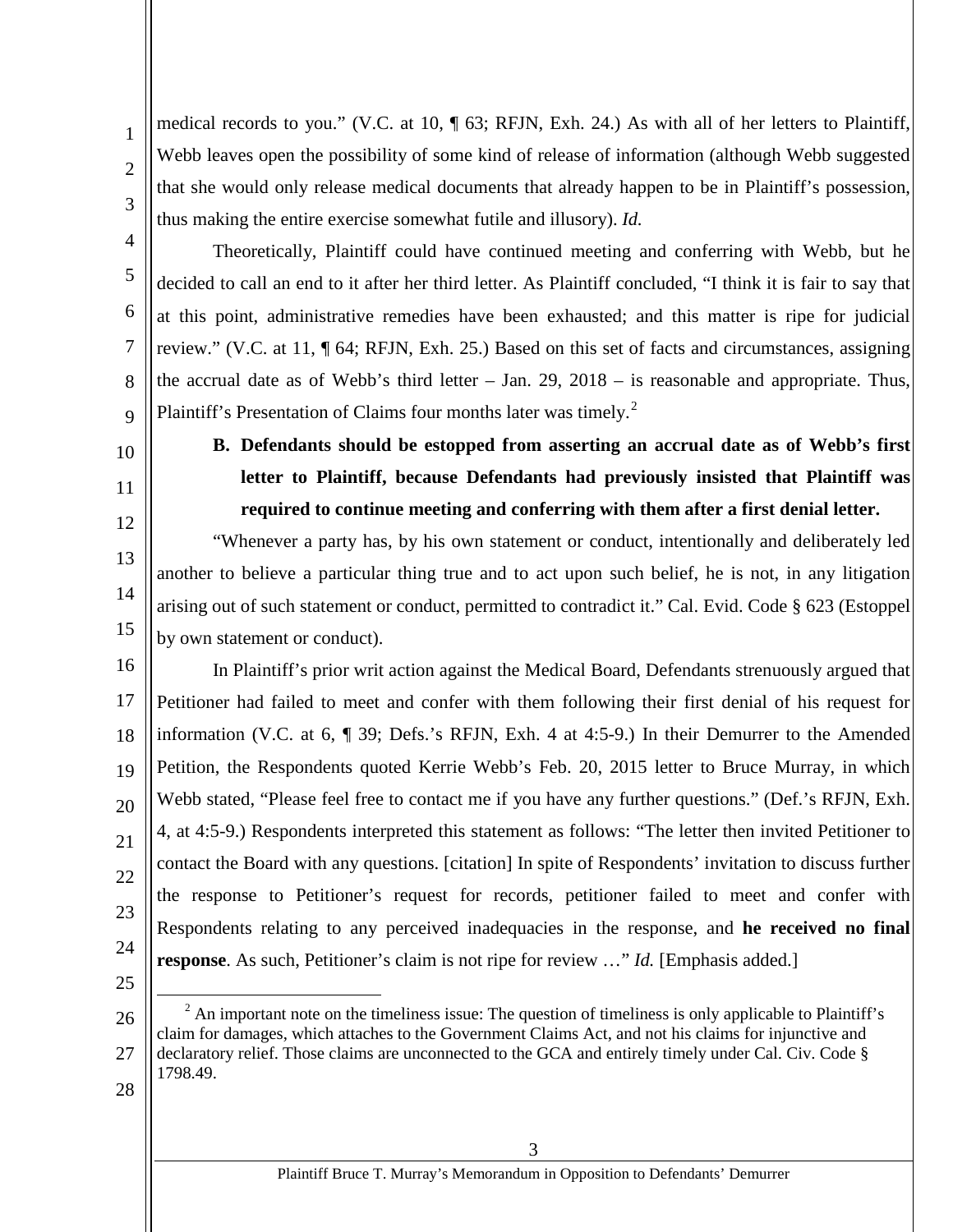In between then and now, Plaintiff made a substantial effort to meet and confer with Webb, presenting his case to her over the course of three letters. In all of her reply letters, Webb always concludes by saying, "Please feel free to contact me if you wish to discuss this matter further." (V.C. at 9, ¶ 59; RFJN, Exhs. 18, 20, 22.) Somehow, those parting words that meant so before are now meaningless. Defendants now want to say that Plaintiff should **not** have attempted to meet and confer with them after their first denial letter. Instead, he should have declared the case "accrued" at the first resistance. "See you in court," he should have said, based on this line of reasoning.

Defendants' 180 reversal is highly ironic indeed. Irony aside, they should be estopped from asserting this position in order to establish an erroneous early accrual date.

## <span id="page-9-0"></span>9 10

11

12

13

14

1

2

3

4

5

6

7

8

**C. Plaintiff's pleaded accrual date is also proper based on the doctrine of equitable tolling.**

"Under California law, the doctrine of equitable tolling suspends or extends a statute of limitations as necessary to ensure fundamental practicality and fairness. It applies 'when an injured person has several legal remedies and, reasonably in good faith, pursues one.'" *Byrd v. Masonite Corp.,* 215 F. Supp. 3d 859, 866 (C.D. Cal. 2016), quoting from *McDonald v. Antelope Valley Community College Dist.,* 45 Cal.4th 88, 100 (2008).

15 16 17 18 19 20 21 22 Here, Plaintiff strenuously attempted, over the course of three letters, to persuade Kerrie Webb to release the information he is seeking. (V.C.  $\P$  16, 55-64; RFJN, Exhs. 18-25.) Webb replied to each of his letters, leaving the door open to future communications and possibilities regarding Plaintiff's requests for information. Everything in the record indicates an ongoing meeting and conferring between the two, up until Plaintiff's final letter to Webb on Feb. 9, 2018. (RFJN, Exh. 25.) Plaintiff reasonably pursued administrative remedies in order to resolve the matter out of court. Defendants' attempt to assign an early accrual date based on Webb's first reply letter defies equitable principles, and therefore should be rejected.

- <span id="page-9-1"></span>23
- 24
- <span id="page-9-2"></span>25
- 26 27

28

**III. PLAINTIFF'S CLAIMS ARE NOT BARRED BY EITHER CLAIM OR ISSUE PRECLUSION, BECAUSE HIS PRIOR WRIT ACTION AGAINST THE MEDICAL BOARD WAS NOT DECIDED ON THE MERITS**.

**A. Plaintiff's petition for writ of mandate was denied on procedural grounds – mootness and failure to exhaust administrative remedies (ripeness) – and therefore no theory of res judicata applies.**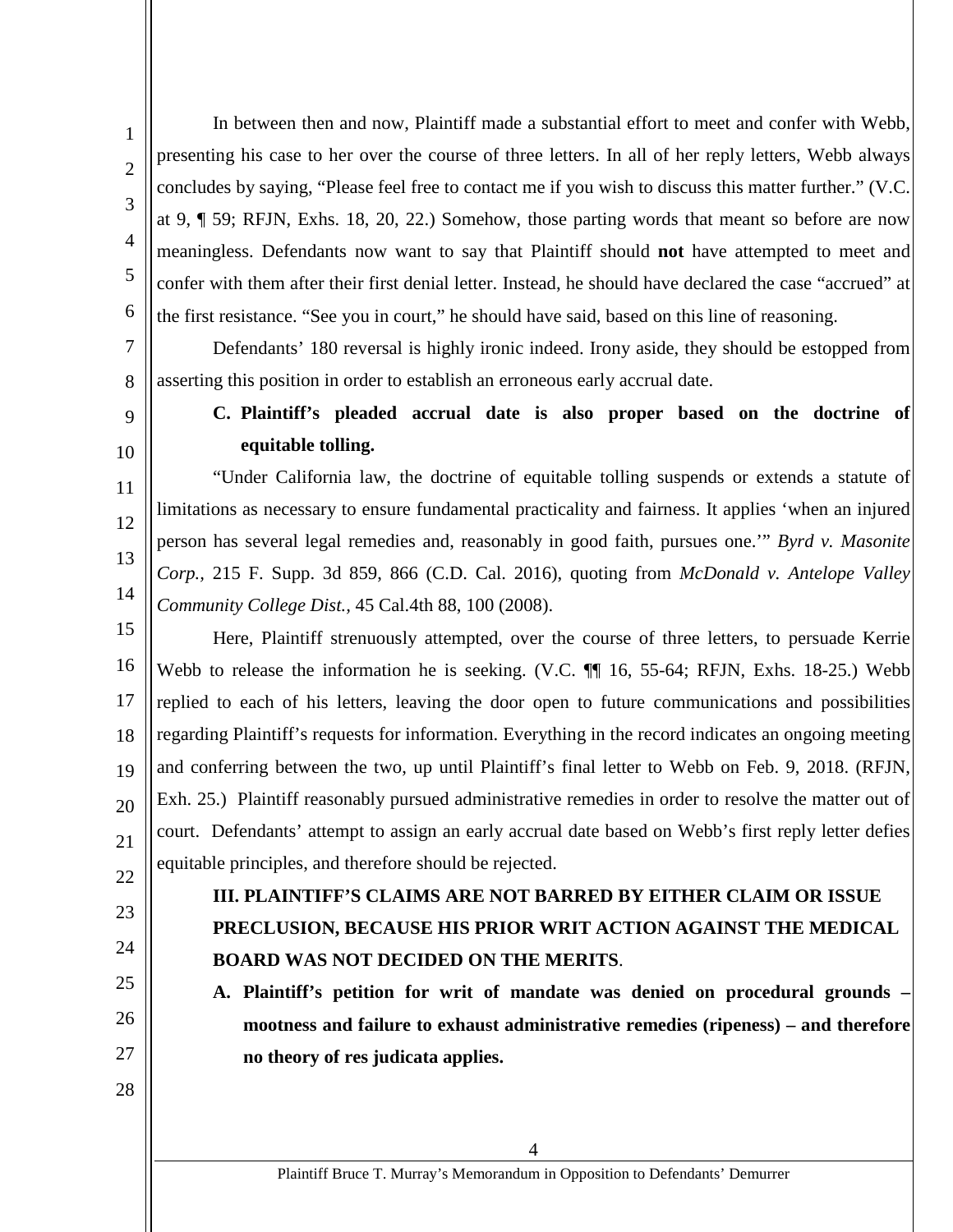2 3 4

5

6

7

8

9

10

11

12

1

"Claim and issue preclusion have different requirements and effects. Claim preclusion prevents relitigation of entire causes of action … Issue preclusion, by contrast, prevents relitigation of previously decided issues, rather than causes of action as a whole." *Samara v. Matar,* 5 Cal. 5th 322, 326–27 (2018). Claim and issue preclusion have three overlapping elements: They both require (1) a final judgment (2) on the merits (3) involving the same parties or privies in the prior case. *Id.*

Here, Plaintiff's petition for writ of mandate was denied entirely on procedural bases – mootness and failure to exhaust administrative remedies (ripeness). Therefore, the "on the merits" element fails on two counts. As Judge Mary H. Strobel analyzed in that case, "The pivotal question in determining if a case is moot is therefore whether the court can grant the plaintiff any effectual relief. [Citation] Here, the court cannot grant any effective relief with respect to the documents requested, as they do not exist. Neither party shows grounds for the court to exercise its discretion to decide a moot case." *Murray v. Medical Board of Calif. et al.,* No. BS158575, Los Angeles Super. Ct. (2017). (See Defs.' RFJN, Exh. 12 at 11-12.)

13 14 15 16 17 18 19 Judge Strobel further explained: "Both parties brief the court on their legal positions on whether the Outpatient Report of Death, if it existed, would be exempt from disclosure pursuant to the official information privilege under section  $1040(b)(2)$ . As stated, with respect to the Outpatient Report of Death, **there is no justiciable controversy** because the record does not exist with respect to Mrs. Murray. To the extent the parties make these arguments with respect to other information about Mrs. Murray within the Medical Board's files, Petitioner did not make a CPRA request for such information/records and has not exhausted his administrative remedies." *Id.* at 17. [Emphasis added.]

Further analysis of claim preclusion would indicate that Plaintiff's two actions do not rest on the same claim or involve the same primary rights, thus extinguishing another basis for claim preclusion. And additional analysis of issue preclusion would reveal non-identical issues, not actually litigated or necessary to the decision, thus eliminating three other bases for issue preclusion.

Most critically, the "on the merits" element is not satisfied, and can never be satisfied. It is an objective fact that Plaintiff's writ action ended on purely procedural grounds. This is not an arguable point. At this juncture, Defendants' res judicata argument crosses the line from meritless to frivolous.

27

20

21

22

23

24

25

26

28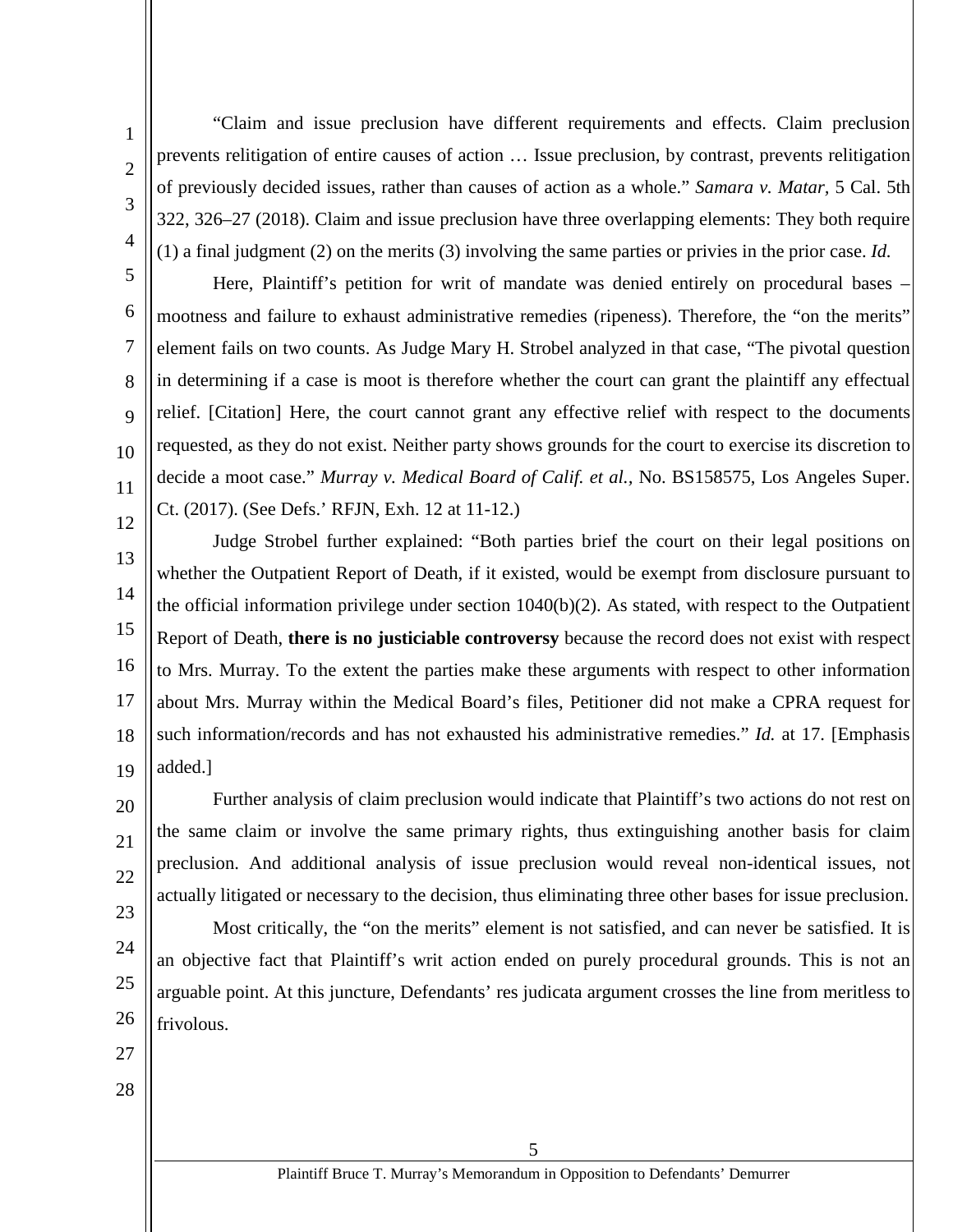<span id="page-11-0"></span>1 2

3

4

5

6

7

8

9

10

11

12

# **IV. DEFENDANTS HAVE A PRESENT DUTY TO PROVIDE PLAINTIFF WITH ANY PERSONAL AND MEDICAL INFORMATION IN THEIR POSSESSION PERTAINING TO PLAINTIFF'S DECEASED MOTHER.**

Defendants' justification for denying Plaintiff's request for information proceeds as follows: (1) First they deny Plaintiff's right, as an heir and beneficiary, to receive his deceased mother's personal information, despite overwhelming law to the contrary; (2) then they re-cast Plaintiff's request for personal information as a public records request; (3) they misconstrue a provision of CIPA that directs the release of public information "pursuant to the California Public Records Act"  $§$  1798.24(g) – using this subsection as a "trap-door" from CIPA to CPRA; (4) then they erroneously claim a mandatory exemption under the permissive exemptions in Cal. Gov. Code § 6254; (5) they ignore the fact that CIPA expressly supersedes the CPRA exemptions (Cal. Civ. Code § 1798.70); and finally, (6) they use their false mandatory exemption under § 6254(f) as the basis for asserting an absolute privilege for themselves under Cal. Evid. Code § 1040.

<span id="page-11-1"></span>13

14

Defendants' sprawling syllogism is invalid at every level:

**1. As an heir of his deceased mother, Plaintiff entitled to receive her personal and medical information.**

15 16 17 18 19 20 21 The Information Practices Act states: "An agency shall not disclose any personal information<sup>[3](#page-11-2)</sup> in a manner that would link the information disclosed to the individual to whom it pertains **unless** the information is disclosed … (a) To the individual to whom the information pertains [or] … (c) To the duly appointed guardian or conservator of the individual or a **person representing the individual** if it can be proven with reasonable certainty through the possession of agency forms, documents or correspondence that this person is the authorized representative of the individual to whom the information pertains." Cal. Civ. Code § 1798.24. [Emphasis added.]

The statute does not discuss how to deal with the personal information of deceased persons. Nor does the statute make any distinctions between beneficiaries, trustees or executors for assigning the right of authorized representatives to receive the personal information of deceased parents. Nor does any case law interpreting this statute read such distinctions into the law.

25

22

23

24

<span id="page-11-2"></span><sup>26</sup> 27 <sup>3</sup> "The term 'personal information' means any information that is maintained by an agency that identifies or describes an individual, including, but not limited to … **medical** or employment history." Cal. Civ. Code § 1798.3(a). [Emphasis added.]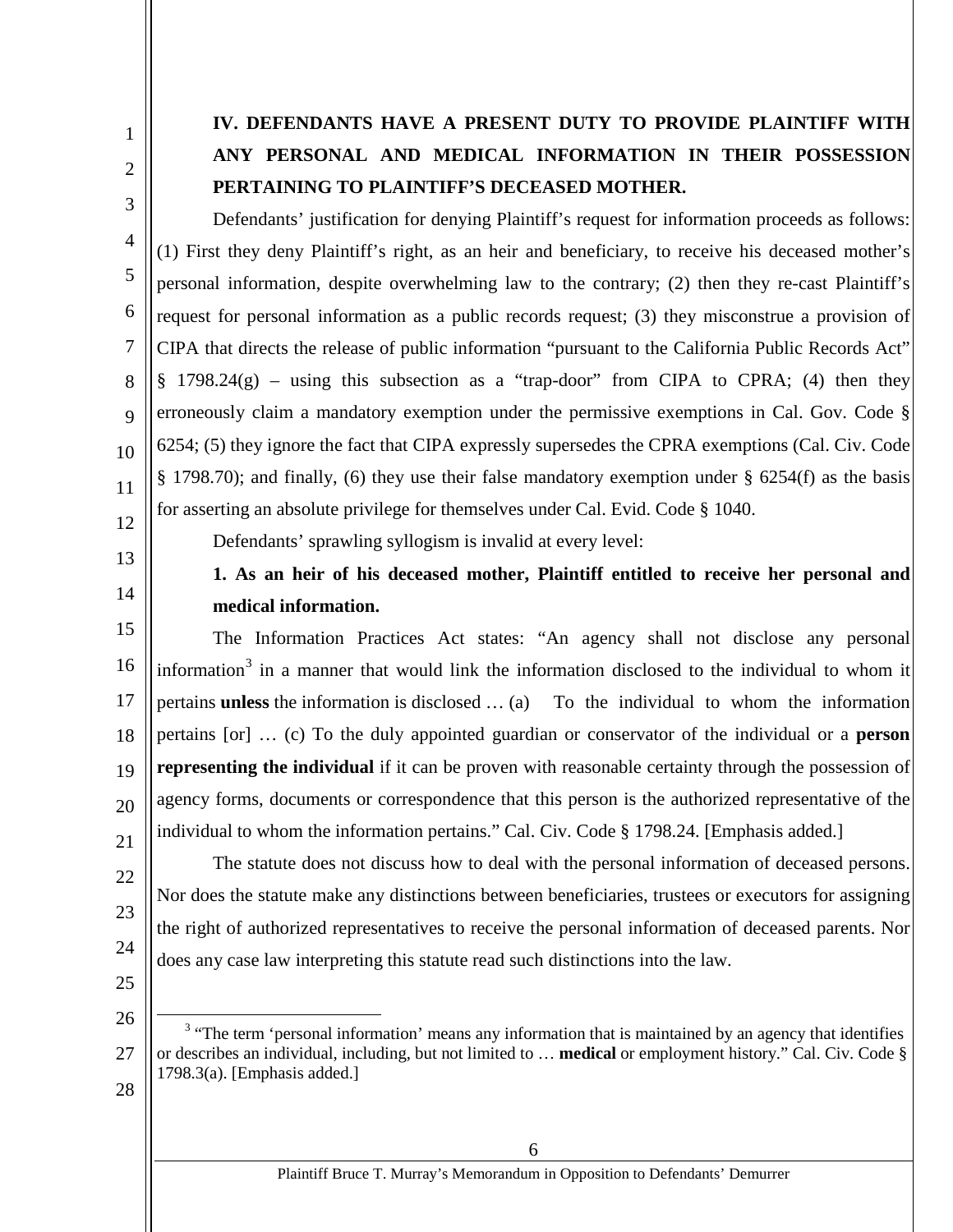The standard for releasing the personal medical information of deceased persons is set out in the Confidentiality of Medical Information Act: "An authorization for the release of medical information by a provider of health care, health care service plan, pharmaceutical company, or contractor shall be valid if it … (c) is signed and dated by one of the following … (4) **The beneficiary or personal representative of a deceased patient**." Cal. Civ. Code § 56.11(c). [Emphasis added.] This standard is applied to the Information Practices Act: "The disclosure of medical information regarding a patient that is subject to Cal. Civ. Code § 1798.24(b) (disclosure with prior written consent of individual under Information Practices Act) requires an authorization that complies with the provisions of Cal. Civ. Code §§ 56–56.37." 37-429 California Forms of Pleading and Practice--Annotated § 429.203.

10 11

1

2

3

4

5

6

7

8

9

12 13

14

15

As Plaintiff pointed out in his Jan. 8, 2018 letter to Kerrie Webb (RFJN, Exh. 22), no law makes a distinction between beneficiaries, trustees and executors for the purpose of authorizing and receiving the personal information of deceased persons. (V.C. ¶¶ 62, 80.) For example, "Any patient representative shall be entitled to inspect patient records." Cal. Health & Saf. Code § 123110. "'Patient's representative'" or 'representative' means any of the following … (4) The **beneficiary** as defined in Section 24 of the Probate Code **or personal representative** as defined in Section 58 of the Probate Code, of a deceased patient." Cal. Health & Saf. Code § 123105(e). [Emphasis added.]

16 17 18 19 20 21 22 23 24 The Medical Board's own section of the Business & Professions Code places beneficiaries and personal representatives on equal footing: "[I]n any investigation that involves the death of a patient, the board may inspect and copy the medical records of the deceased patient without the **authorization of the beneficiary or personal representative** of the deceased patient … Nothing in this subdivision shall be construed to allow the board to inspect and copy the medical records of a deceased patient without a court order when the **beneficiary or personal representative** of the deceased patient has been located and contacted but has refused to consent." Cal. Bus. & Prof. Code § 2225(c)(1). [Emphasis added.] Thus, the code enables either a beneficiary or the personal representative to authorize or refuse the MBC's access to medical records of a deceased patient. The beneficiary and personal representative have the equal right of consent or refusal.

25

26 27 Even if the law did place trustees above beneficiaries in this context, the termination of trust equals them: "When the patient's estate has no interest in preserving confidentiality, or when the estate has been distributed and the representative discharged, the importance of providing complete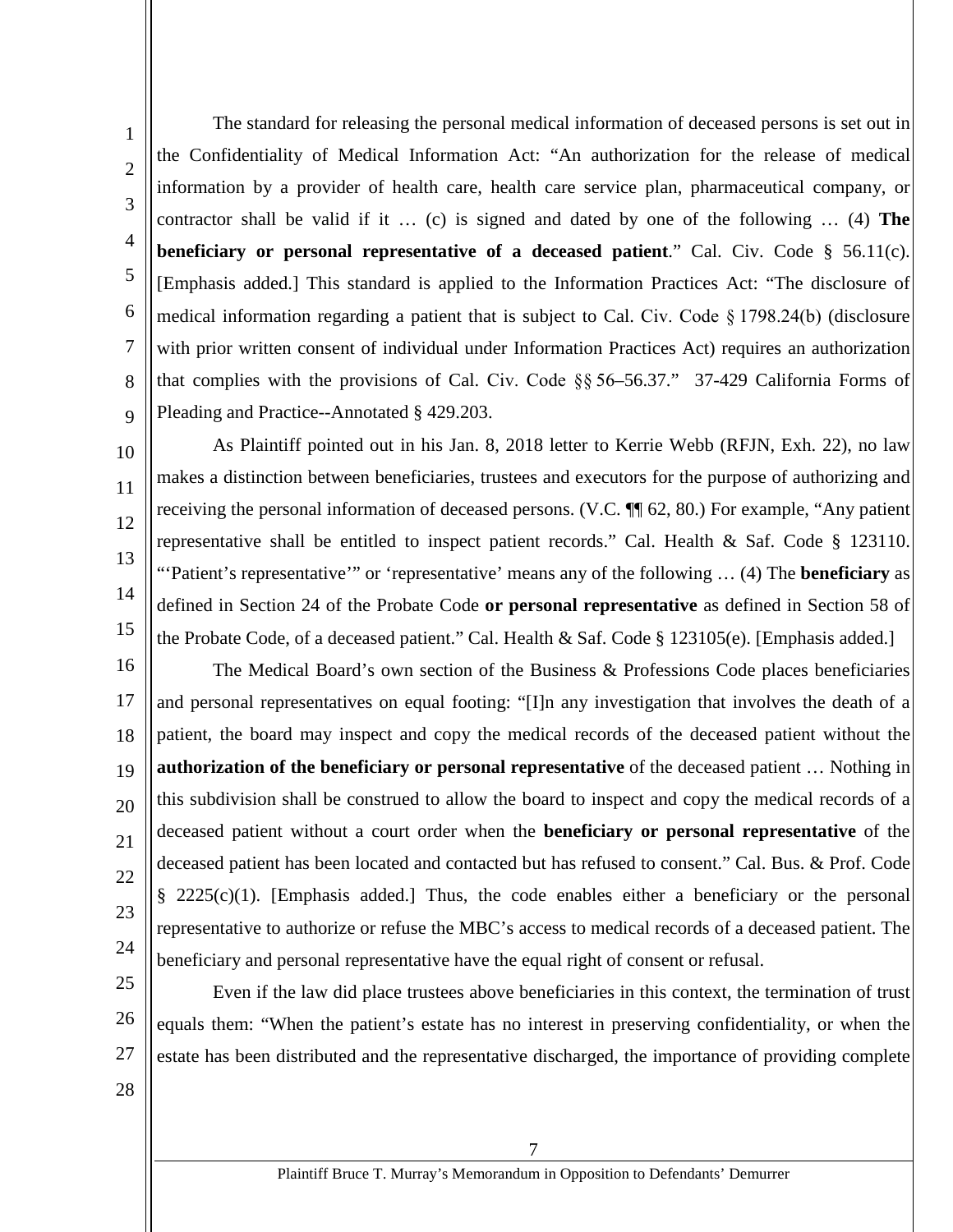access to information relevant to a particular proceeding should prevail over whatever remaining interest the decedent may have had in secrecy." Cal. Evid. Code § 993, Law Revision Commission Comments  $(1965)$ .<sup>[4](#page-13-1)</sup>

It is noteworthy that throughout Bruce Murray's writ action against the Medical Board, at no point during the proceedings – from the demurrer to the trial – did the Medical Board ever challenge Petitioner's standing or his beneficial right to receive the information he was seeking. (V.C. at 15, ¶ 83; Defs.' RFJN, Exhs. 2-9.) But now, Defendants deny Plaintiff's rights as an heir, beneficiary and authorized representative to receive his mother's personal medical information. Defendants' position is arbitrary, capricious and entirely lacking any legal or factual support. Therefore Defendants' general demurrer on this basis should be overruled.

<span id="page-13-0"></span>10

1

2

3

4

5

6

7

8

9

11 12

13

14

## **2. Plaintiff is entitled to receive his mother's personal and medical information under the California Information Practices Act, but Defendants erroneously deny him this information under the Public Records Act.**

The California Information Practices Act (CIPA) states: "[E]ach agency shall permit any individual upon request and proper identification to inspect all the personal information in any record containing personal information." Cal. Civ. Code § 1798.34(a).

15 16 17 18 In his April 27, 2017 letter to Kerrie Webb, Plaintiff made a valid request under CIPA, asking that the Medical Board provide him "with all information in the Medical Board's possession regarding Audrey B. Murray's medical condition, treatment and the circumstances and cause(s) of her death." (V.C. at 11, ¶ 70; RFJN, Exh. 18.)

19 20 21 22 But instead of disclosing the requested information or providing a redacted version of the documents containing Audrey Murray's personal information, Webb responded to Plaintiff's CIPA request by switching to the Public Records Act and then claiming a blanket exemption under Cal. Gov. Code § 6254(f). (V.C. at 8, ¶ 55; RFJN, Exh. 19.) In their demurrer, Defendants' make the same switch, choosing their own preferred law, and superimposing it upon Plaintiff's lawsuit.

- 23
- 24
- <span id="page-13-1"></span>25

28

<sup>26</sup>  $4$  On August 30, 2017, the Audrey B. Murray Trust account went down to zero – thus triggering the operation of Cal. Prob. Code § 15407 (Termination of trust; Trustee's powers on termination), i.e., "A trust terminates when … (2) the trust purpose is fulfilled." (V.C. at 9, ¶ 60; RFJN, Exh. 23.) On September 8, 2017, R. Thomas Peterson, attorney for the trustee of the Audrey B. Murray Trust, reported to the beneficiaries that "the trust has been dissolved" (but with the trust bank account remaining open in order to receive refunds from the IRS). (V.C. at 10, ¶ 61.)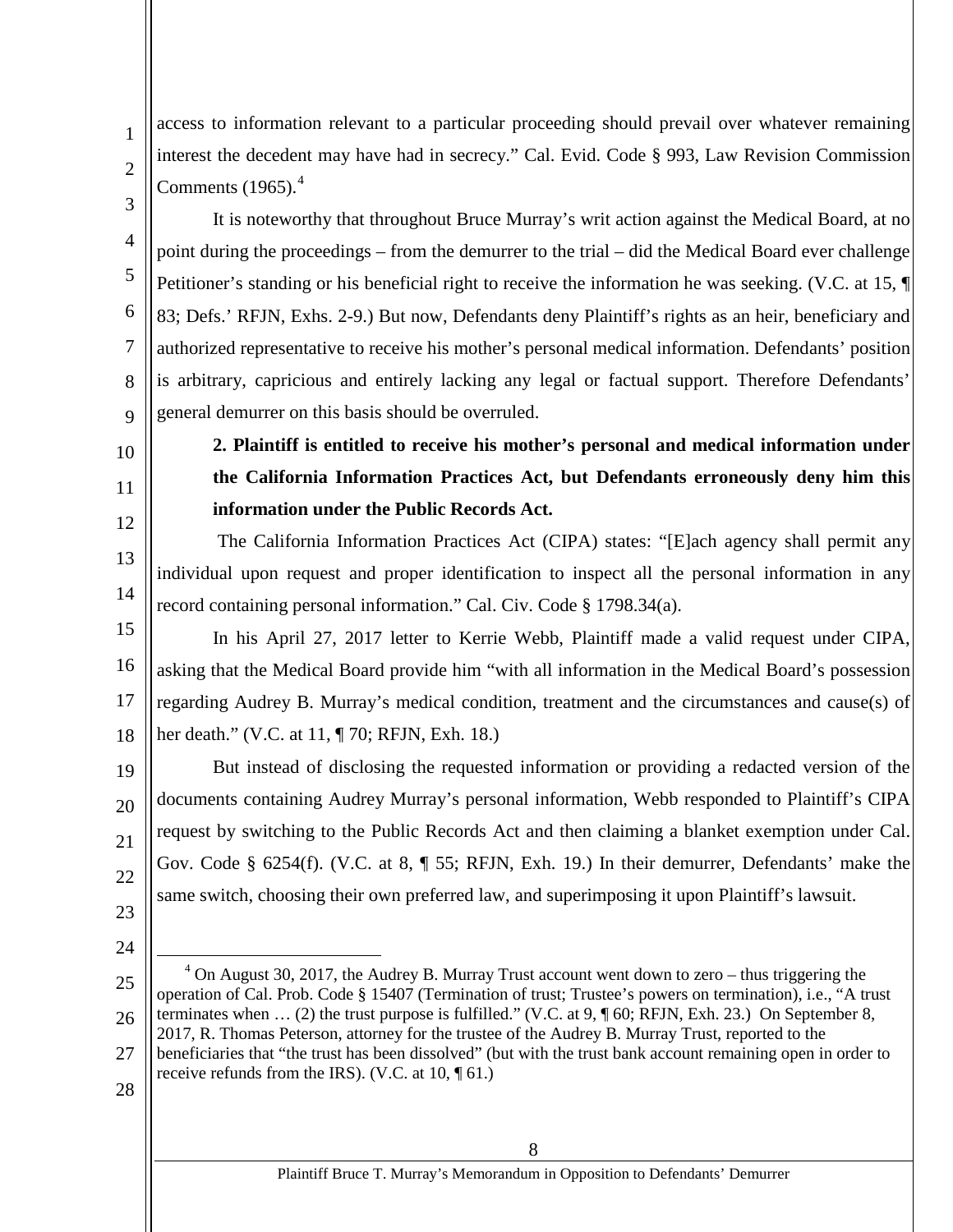### **3. CIPA contains no "trap door" provision from CIPA to CPRA.**

CIPA contains a brief subsection that directs the release of **public information** "pursuant to the California Public Records Act." Cal. Civ. Code § 1798.24(g).

Defendants misconstrue this subsection as the basis for withholding **personal information** under the Public Records Act. This rationale is logically and legally invalid.

The California Supreme Court clarified that § 1798.24(g) refers only to **public information** releasable under CPRA, and CIPA applies only to personal information. *State Dep't of Pub. Health v. Superior Court,* 60 Cal. 4th 940 (2015). In that case, the Department of Public Health had similarly attempted to pick and choose among laws in order to withhold information they were obliged to disclose. DPH also attempted to use CIPA as the basis for withholding information that was releasable pursuant to another statute. But the Court drew the line between CIPA and CPRA: If a record is disclosable pursuant to the CPRA, then CIPA does not apply. *Id.* at 960. Otherwise stated, if CIPA applies, then the record is not disclosable to CPRA.

Here, CIPA is the basis of Plaintiff's primary causes of action. He seeks personal information that is disclosable pursuant to CIPA and not CPRA – and therefore Defendants' coveted CPRA exemptions do not apply. And like the Department of Public Health in the earlier case, the Medical Board cannot cherry-pick their preferred law and paste it into Plaintiff's lawsuit.

<span id="page-14-1"></span>16

<span id="page-14-0"></span>1

2

3

4

5

6

7

8

9

10

11

12

13

14

15

#### **4. The CPRA exemptions are permissive not mandatory.**

17 18 19 20 21 22 Although the CPRA exemptions do not apply to CIPA, it is noteworthy that the section of the Public Records Act that Defendants rely on for their exemption is permissive, not mandatory: "[T]his chapter **does not require the disclosure** of any of the following records … (f) Records of complaints to, or investigations conducted by, or … any investigatory or security files compiled by any other state or local agency for … licensing purposes." [Emphasis added.] Cal. Gov. Code § 6254. (Also see *Register Div. of Freedom Newspapers v. County of Orange*.)

23

24

25

26

27

### **5. CIPA supersedes the applicable provisions of CPRA, not the other way around.**

<span id="page-14-2"></span>Defendants' hopscotch from CIPA to the CPRA exemptions is invalid for an even stronger reason: It is expressly prohibited by statute. "This chapter **shall be construed to supersede** any other provision of state law, including Section 6253.5 of the Government Code, or **any exemption in Section 6254** or 6255 of the Government Code, which authorizes any agency to withhold from an individual any record containing personal information which is otherwise accessible under the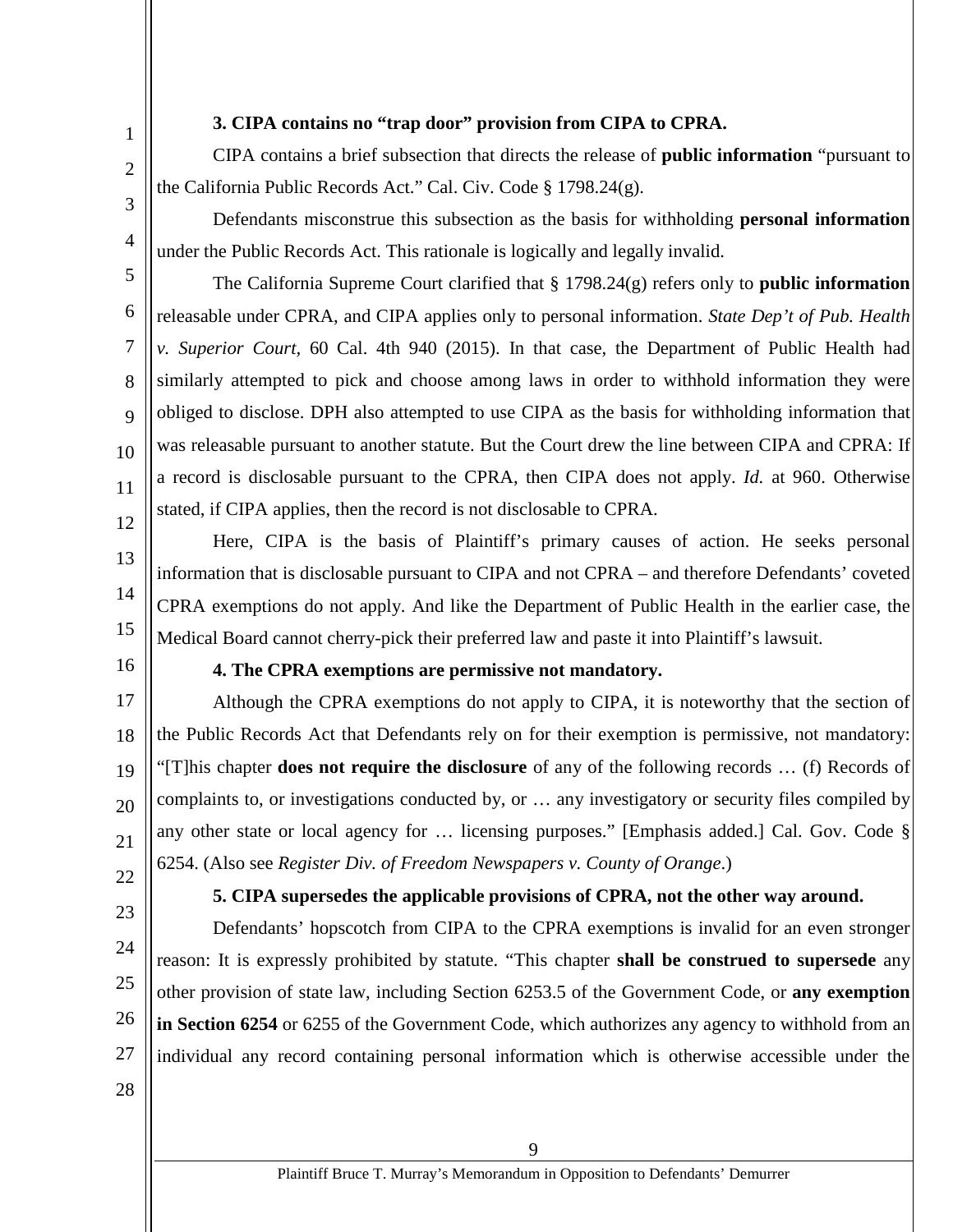provisions of this chapter." Cal. Civ. Code § 1798.70. [Emphasis added.] The appellate court expressly affirmed this construction of the two laws in *Bates v. Franchise Tax Bd.,* 124 Cal. App. 4th 367, 376 (2004). "This interpretation is consistent with the express purpose of the IPA, to govern the collection, maintenance, and use of *personal* information." *Id.* at 377.

But Defendants attempt to construct the laws precisely the opposite: They make CPRA supersede CIPA, rather than the other way around. This construction has no grounding in law or logic. Defendants' Demurrer to Plaintiff's first and second causes of action should be overruled.

7

<span id="page-15-0"></span>8

9

10

<span id="page-15-1"></span>11

12

14

17

6

1

2

3

4

5

# **V. DEFENDANTS HAD A DUTY TO ASSIST PLAINTIFF IN THE IDENTIFICATION OF RECORDS; INSTEAD, THEY CARELESSLY DISREGARDED HIS REQUESTS AND THEN STONWALLED.**

**A. Defendants didn't even bother confirming the existence of the documents that Plaintiff initially requested before they denied his request for these documents; and Defendants continue this pattern of indifference, evasion and obfuscation.**

13 15 16 The California Public Records Act (CPRA) states that a public agency "*shall* … (1) Assist the member of the public to **identify records** and information that are responsive to the request or to the purpose of the request, if stated … [and] (3) Provide suggestions for overcoming any practical basis for denying access to the records or information sought." [Emphasis added.] Cal. Gov. Code § 6253.1.

18 19 20 21 22 23 24 The emphasis in this provision of the CPRA is not the disclosure of records, but simply the identification of records and assistance to the public. Here, the long arc of Plaintiff's interactions with the Medical Board – stretching all the way back to his initial requests for information<sup>[5](#page-15-2)</sup> in late 2014 to his renewed requests in 2018 – display a troubling pattern ranging from indifference, negligence to stonewalling. The examples abound. (V.C. at 5-11,  $\P$  31-64.) Most egregiously, when Defendant Webb denied Plaintiff's initial request for copies of any reports made by Dr. Matchison regarding the death of Plaintiff's mother, Webb didn't even bother looking into the existence of these documents before refusing their release to Plaintiff. (V.C. at 8, ¶ 52; Defs.' RFJN, Exh. 12 at

25

<span id="page-15-2"></span>26 27 <sup>5</sup> Plaintiff had initially requested that the Medical Board provide him with documents filed pursuant to Cal. Bus. & Prof. Code § 2240 (Report for Death of Patient) and 16 C.C.R. § 1356.4 (Outpatient Surgery-Reporting of Death). Plaintiff believed that Dr. Matchison had filed such documents regarding Audrey Murray's death, and therefore Plaintiff requested these documents pursuant to the Public Records Act.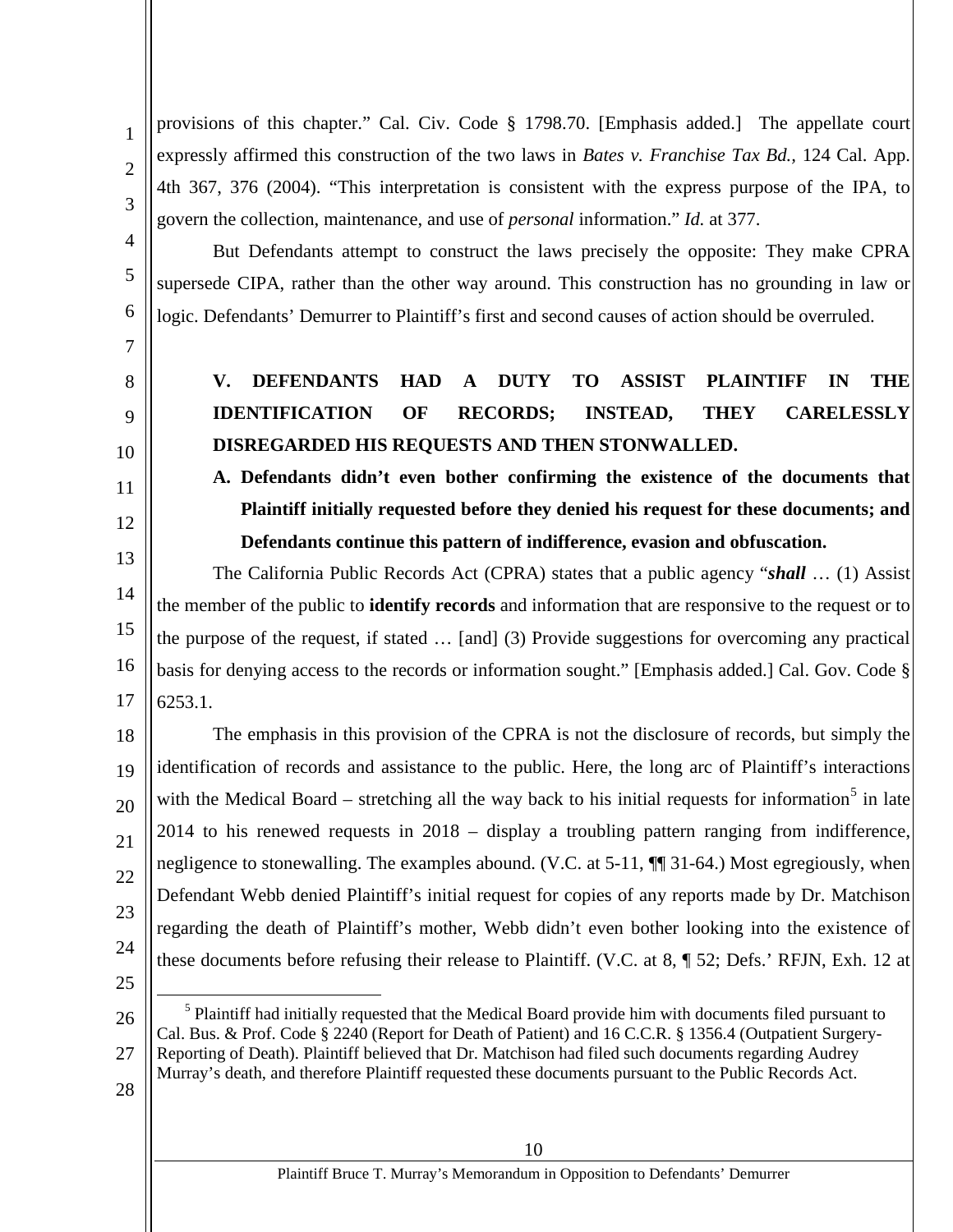20.) As the court observed in Plaintiff's prior writ action, "Webb denied the CPRA request based on an exemption, as if the report existed. If the report did not exist, there was no reason for Webb to claim that the report was exempt. As stated by Petitioner, perhaps 'mistakes were made.'" (Defs.' RFJN, Exh. 12 at 11.)

Unfortunately, it took the entire process of pursuing a writ of mandate in order for Plaintiff to discover that the documents he requested did not exist. If Defendants had only taken the minimal effort to assist Plaintiff in the identification of records, he would have pursued another course – and certainly not one that led him down the wasteful path of a dead end writ. Since then, Defendants have only continued their pattern of failing to assist Plaintiff in the identification of documents. (V.C. at 8-11, ¶¶ 55-64; RFJN, Exhs. 19-25.) Plaintiff's third cause of action contains an unfortunate over-abundance of facts to support it, and therefore Defendants' demurrer should be overruled.

<span id="page-16-0"></span>10 11

1

2

3

4

5

6

7

8

9

12

13

14

15

## **B. Neither the CIPA nor the CPRA provide absolute exemptions – all documents are redactable and subject to in camera inspection**.

"In any suit brought under the provisions of subdivision (a) of Section 1798.45: (a) The court may examine the contents of any agency records in camera to determine whether the records or any portion thereof may be withheld as being exempt from the individual's right of access and the burden is on the agency to sustain its action." Cal. Civ. Code § 1798.46.

16

17 18 19 "Any reasonably segregable portion of a record shall be available for inspection by any person requesting the record after deletion of the portions that are exempted by law." Cal. Gov. Code § 6253. Furthermore, in cases under CPRA, the law empowers the court to "to decide the case after examining the record in camera." Cal. Gov. Code § [6](#page-16-1)259.<sup>6</sup>

20 21 22 It is plausible and quite probable that some of Audrey Murray's personal and medical information may be contained in MBC investigatory files that are otherwise subject to an exemption. But just as hearsay can be contained within hearsay – with exceptions at each level – one

- 23
- <span id="page-16-1"></span>24 25 26 27  $6$  Defendants' own featured case demonstrates that the exemptions in  $\frac{6}{5}$  6254 are not absolute. *Williams v. Superior Court,* 5 Cal. 4th 337 (1993). In that case, the San Bernardino County sheriff even went so far as to refuse to produce records for examination by the court, although he later abandoned this position. *Id.* at 353, 347. "Throughout this litigation the Sheriff has resisted public disclosure on the ground that the subdivision (f) exemption is 'absolute.' However, it is clear that the exemption is not literally 'absolute.' In the first place, subdivision (f), itself, requires the disclosure of certain specified information. In the second place, section 6259 expressly authorizes the superior court, upon a sufficient showing, to examine records in camera to determine whether they are being improperly withheld." *Id.* at 346.
- 28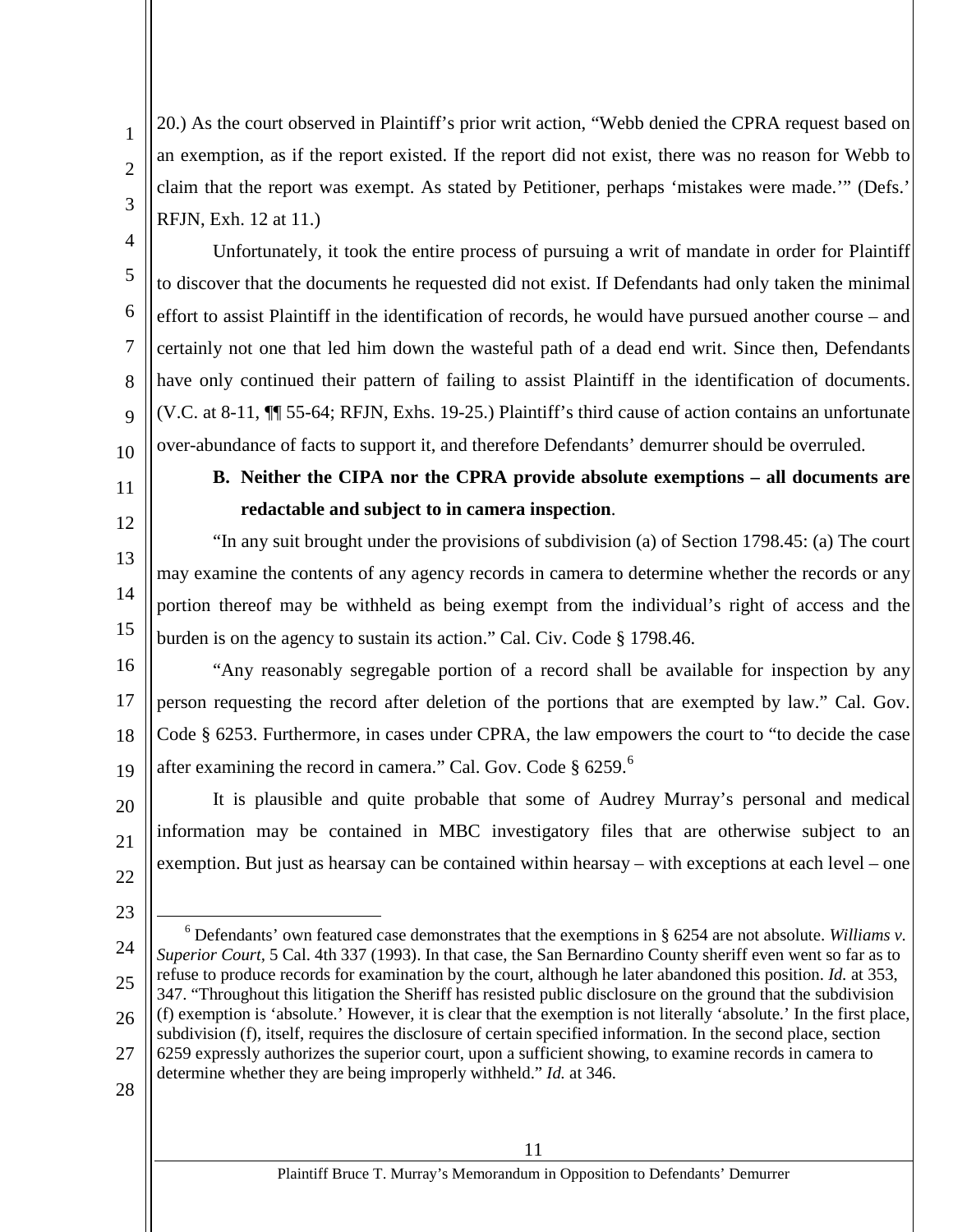1 2 3 4 5 6 7 8 9 person's exemption can contain someone else's privilege. Here, some of the MBC documents that might be subject to an exemption may also contain personal medical information that is privileged to Plaintiff – and thus segregable and releasable to Plaintiff. And just as a hearsay-within-hearsay problem requires a careful analysis at both levels, the documents Plaintiff seeks are subject to analysis in order to determine which information is exempt and which information is privileged to the Plaintiff, and thus releasable to the Plaintiff. But Defendants refuse to provide such an analysis. Instead, they stonewall Plaintiff; force Plaintiff to file a lawsuit in order to obtain the information he is lawfully entitled to; and in so doing they force the court to do the work that they should be doing as a matter of routine – responding to citizen requests for personal information, and properly segregating their exempt information from information that is privileged to the people requesting it.

Defendants' demurrer appears to be yet another attempt by Defendants to avoid their legal duties, and therefore it should be overruled.

<span id="page-17-0"></span>12

11

10

13 14

# **VII. PLAINTIFF'S FOURTH CAUSE OF ACTION STATES A VALID, ALTERNATE CAUSE OF ACTION UNDER THE CPRA, ALLEGING THAT DEFENDANTS FAILED TO PROVIDE PUBLIC INFORMATION.**

15 16 17 18 19 Plaintiff's Verified Complaint states, "If and to the extent that any of the information that Plaintiff seeks is public information, Plaintiff seeks injunctive relief under Cal. Gov. Code § 6258, compelling the release of the information Plaintiff seeks …" (V.C. ¶ 99.) Plaintiff properly pleads this cause of action as an alternate theory to his primary causes of action under CIPA. Defendants' general demurrer to Plaintiff's Fourth Cause of Action should therefore be overruled.

- 20
- <span id="page-17-1"></span>21
- 22
- 23
- 24
- 25

26

# **VIII. DEFENDANTS WRONGFULLY ASSERT AN ABSOLUTE PRIVILEGE FOR THEMSELVES AS A BASIS FOR DENYING PLAINTIFF'S REQUESTS FOR PERSONAL AND MEDICAL INFORMATION (FIFTH CAUSE OF ACTION). A. Plaintiff seeks information that is privileged to him, not the Medical Board.**

<span id="page-17-2"></span>California Evidence Code section 1040 creates a two-tiered privilege regime for "official information … acquired in confidence by a public employee in the course of his or her duty": (1) an unqualified privilege, when "disclosure is forbidden by an act of the Congress of the United States or a statute of this state"; and (2) a qualified privilege for all other official information.

28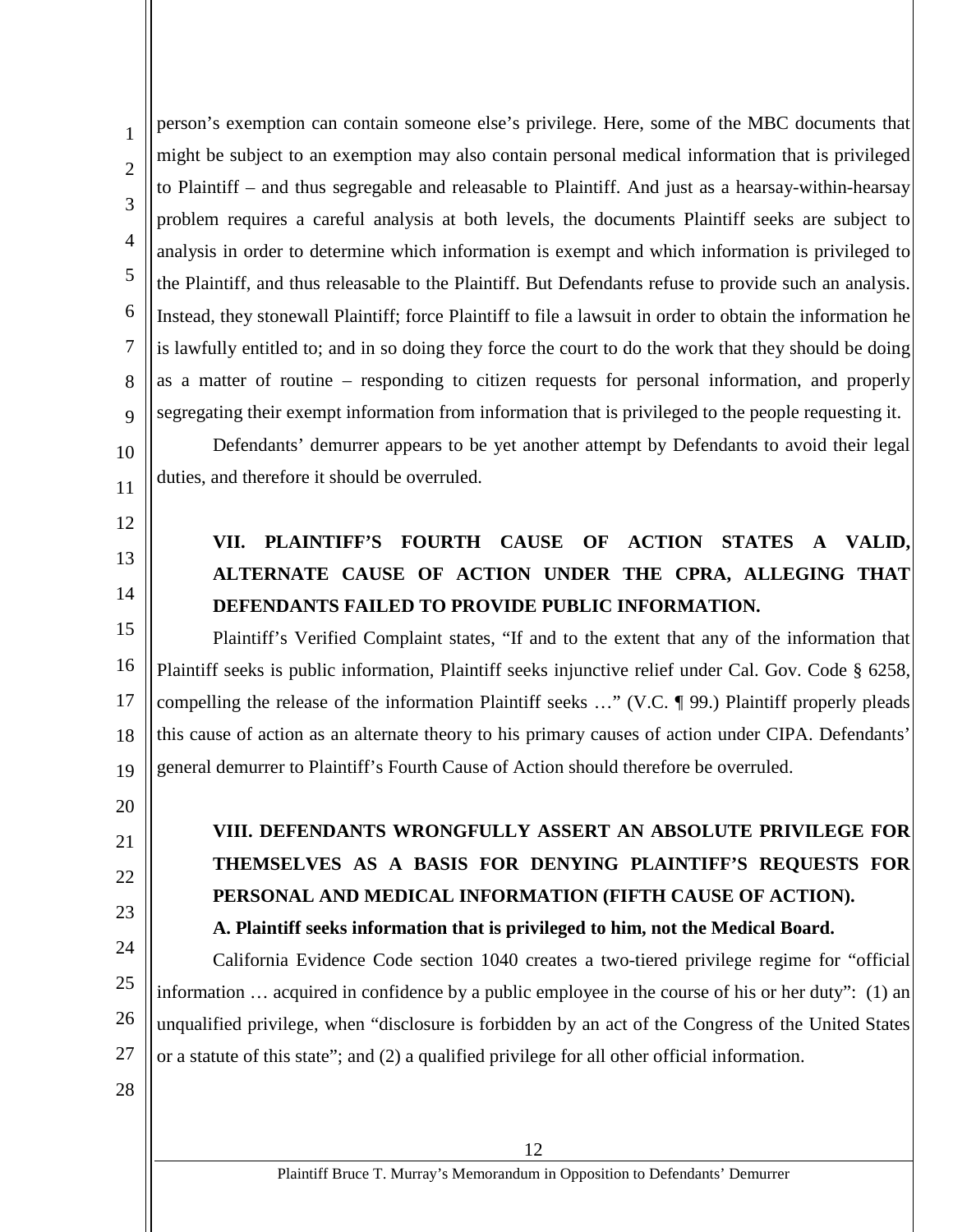2 3

4

5

6

7

8

9

10

11

12

13

14

15

1

The qualified privilege in Cal. Evid. Code  $\S$  1040(b)(2) sets forth a balancing test for the withholding of official information "if … disclosure of the information is against **the public interest** because there is a necessity for preserving the confidentiality of the information that outweighs the necessity for disclosure in the interest of justice." Moreover, "in determining whether disclosure of the information is against the public interest, **the interest of the public entity as a party in the outcome of the proceeding may not be considered.**" *Id.* [Emphasis added.]

In her letters to Plaintiff, Defendant Webb invokes Cal. Evid. Code § 1040 to justify withholding Plaintiff's requests for information. (V.C. at 6-10,  $\P$  39-63; RFJN, Exhs. 12, 19, 21, 24.) In a two-step process, first she wrongfully asserts a mandatory exemption under Cal. Gov. Code § 6254 (See section VII above); and then she invokes the absolute privilege of § 1040. Defendants' repeat this maneuver in their demurrer memorandum.

First of all, Plaintiff does not seek information that is statutorily exempt under § 6254. Rather, he seeks personal and medical information that is privileged to him as an heir of his mother, under Cal. Civ. Code §§ 1798.24-34. But Defendants attempt to illicitly convert Plaintiff's Information Practices Act request into a Public Records Act request, and then claim an absolute exemption and privilege for themselves. Defendants' legal fiction-making is arbitrary, capricious and entirely self-serving. Their demurrer should therefore be overruled.

**pursuant to Cal. Civ. Code §§ 1798.45-46**.

**B. Plaintiff properly requests injunctive relief against the Medical Board's managing** 

**agents, and he properly requests damages against the Medical Board as a state agency,** 

Section 1798.45 of the Information Practices Act states, "An individual may bring a civil

action against an agency whenever such agency does any of the following: (a) Refuses to comply

with an individual's lawful request to inspect pursuant to subdivision (a) of Section 1798.34." As

remedies, the CIPA sets forth liability for actual damages and attorney's fees (Cal. Civ. Code §

- <span id="page-18-0"></span>16
- 17
- 18

19

20

21

22

23

24

25

26 27 1798.48), as well as injunctive relief (Cal. Civ. Code § 1798.46). Defendants misconstrue Plaintiff's complaint as an action for damages against the Medical Board's agents. (Def.'s Mem. at 18:21-28.) However, nowhere in Plaintiff's complaint does he allege personal liability for damages against the two named agents of the Medical Board. Rather, he seeks to enjoin them. Defendants' objections to Plaintiff's fifth cause of action are misplaced and erroneous. Therefore, Defendants' demurrer to Plaintiff's fifth cause of action should be overruled.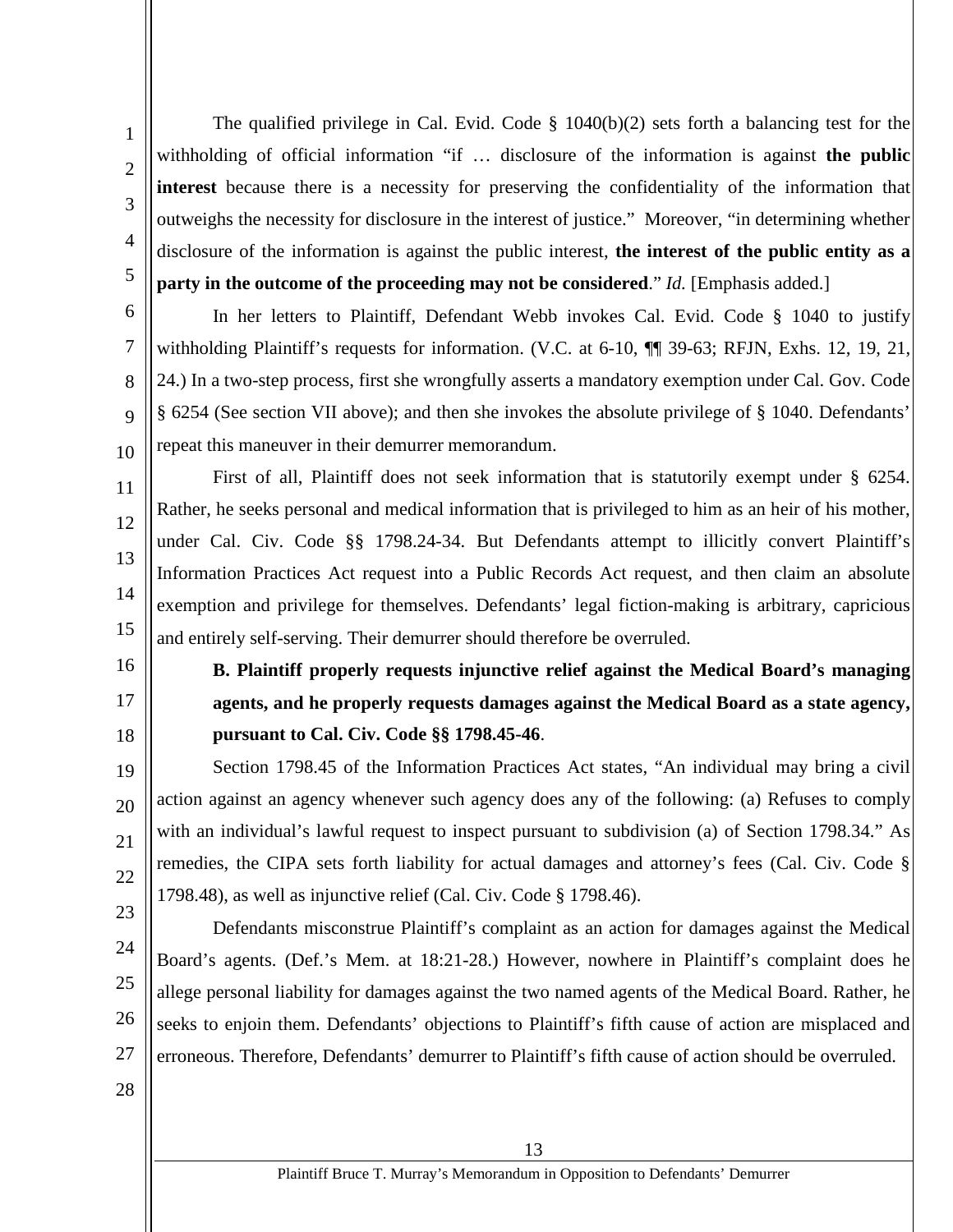# **IX. PLAINTIFF'S CLAIM UNDER THE CALIFORNIA CONSTITUTION IS APPROPRIATE IN THE CONTEXT OF DETERMINING THE PUBLIC (OR PRIVATE) INTEREST IN RELEASING THE INFORMATION PLAINTIFF SEEKS.**

Article I, Section 3(b) of the California Constitution, provides that "the people have the **right of access** to information concerning the conduct of **the people's business**, and, therefore … the writings of public officials and agencies shall be open to public scrutiny." [Emphasis added.]

Defendants misconstrue Plaintiff's sixth cause of action as a constitutional tort, which it is not. Rather, Plaintiff seeks declaratory and injunctive relief with respect to his constitutional claim, as the Court has deemed appropriate: "As we observed more than a century ago, 'every constitutional provision is self-executing to this extent, that everything done in violation of it is void.' (*Oakland Paving Co. v. Hilton* (1886) 69 Cal. 479, 484 [11 P. 3].) … Furthermore, it also is clear that, like many other constitutional provisions, this section [article I, section 7] supports an action, brought by a private plaintiff against a proper defendant, for declaratory relief or for injunction." *Katzberg v. Regents of Univ. of California,* 29 Cal. 4th 300, 307 (2002). Similarly here, it is appropriate for Plaintiff to request equitable relief under Article I, Section 3.

14 15 16 17 18 19 20 21 22 23 Additionally, Plaintiff introduced his constitutional claim in order to guide his statutory causes of action; or, as the Court has termed it, when "statutory interpretation is augmented by a constitutional imperative." *City of San Jose v. Superior Court,* 2 Cal. 5th 608, 617 (2017). Here, in their denials of Plaintiff's requests for information, Defendants frequently invoke "the public interest" to justify their denials. (V.C. at 6-11,  $\P$  39-63; RFJN, Exhs. 12, 19, 21, 24.) Not surprisingly, in Defendants' analysis, their version of the "public interest" always outweighs Plaintiff's interest in receiving the information that he seeks. For this reason, Plaintiff invokes this provision of the California Constitution that addresses "right of access" and "the people's business." If any balancing test is to be applied, the constitutional priority as to what constitutes the public interest should be given due consideration. Accordingly, Defendants' demurrer to Plaintiff's sixth cause of action should be overruled.

<span id="page-19-1"></span>24

<span id="page-19-0"></span>1

2

3

4

5

6

7

8

9

10

11

12

13

25

### **X. PUBLIC POLICY IS DIRECTLY AT ISSUE IN THIS CASE, AND PUBLIC POLICY FAVORS DISCLOSURE AND TRANSPARENCY.**

26 27 The Information Practices Act begins by declaring public policy: "The Legislature declares that the right to privacy is a personal and **fundamental right** protected by Section 1 of Article I of